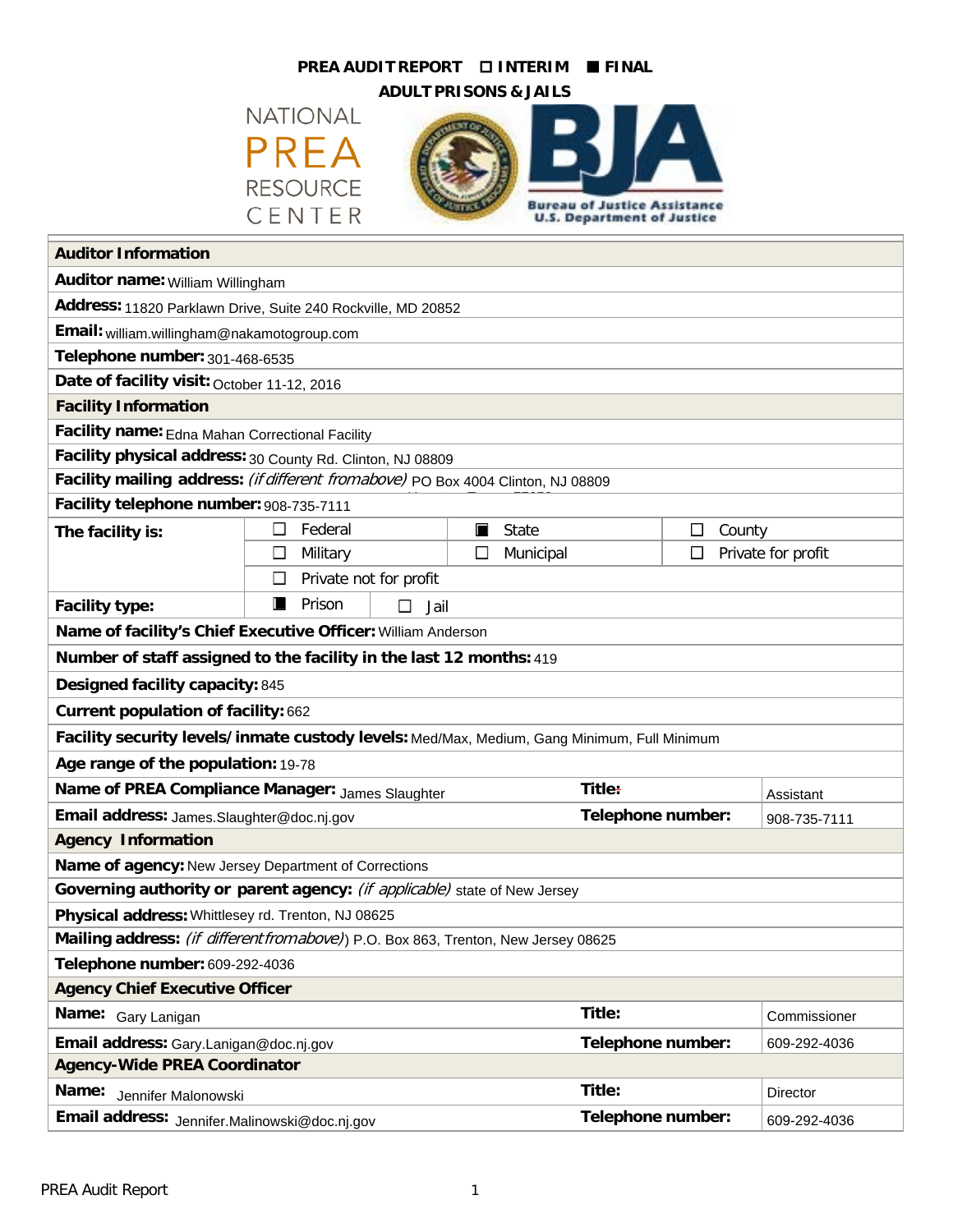#### **AUDITFINDINGS**

#### **NARRATIVE**

The on-site Prison Rape Elimination Act (PREA) compliance audit of the Edna Mahan Correctional Facility (EMCF), New Jersey Department of Corrections (NJDOC), was conducted October 11-12, 2016. Prior to the audit, the facility submitted the Pre-Audit Questionnaire to the auditor and provided a comprehensive set of supporting documents for the responses to the questionnaire. This information was discussed with the facility PREA Manager before the on-site visit. Much of the documentation was in the form of NJDOC and EMCF written policies and documentation supporting full compliance to the PREA.

An entrance meeting was held the first day of the audit to discuss any concerns regarding the audit process and to finalize the facility tour and interview schedules. The following persons were in attendance: the Administrator, Assistant Administrator/PREA Manager, a Management Analysis and a Lieutenant. A comprehensive tour of the entire facility was completed. The tour included the facility's intake area, all housing units, the restricted housing/protective custody unit, health care, recreation, food service, maintenance support and education/ programming areas. During the tour, it was noted that there were ninety three video cameras with recording capabilities, PREA information postings and staffing was observed to be clearly sufficient to ensure a safe environment for inmates and staff. No "blind spots" were noted. Signs were posted (in English and Spanish) throughout the institution that provided PREA reporting methods, the zero tolerance policy and other contact information. Audit notice postings with the PREA auditors' contact information were also located in the same areas. Informal conversations with employees and inmates regarding the PREA standards were conducted during the tour. There were no letters mailed to the auditor as a result of the audit postings in the housing units. The facility was observed to be reasonably clean, orderly and quiet.

A total of sixteen randomly selected staff were interviewed and included employees from several departments. Correctional officers and supervisors from various shifts were included. All were aware of the agency's zero tolerance policy and knew of their responsibilities to protect inmates from sexual abuse/harassment and their duties as first responders. Specialized staff were also interviewed and included the Administrator, Assistant Administrator/PREA Manager, a Major, the Training Lieutenant, a Health Services Supervisor, a Management Analyst, three investigators (one investigator was a local law enforcement detective assisting the EMCF investigators), the Volunteer Coordinator, the Social Work Supervisor, one volunteer and two contractors. All interviewed staff, the contractors and the volunteer demonstrated an understanding of the PREA and their responsibilities under the PREA compliance program, relative to their position in the organization and employment status.

Eighteen inmates were interviewed and were randomly selected from all housing units. One inmate self-identified as being limited English Proficient, one was Transgender, two were disabled and one had previously reported an allegation of sexual abuse. No inmates self-identified as Lesbian, Bi-sexual or Intersex. The total number of inmates interviewed included three who requested and were granted interviews with the auditor. All inmates interviewed demonstrated a good understanding of the PREA program and the prevention, protection and reporting mechanisms and stated they felt safe at the facility. No inmates refused to be interviewed.

A review of the investigative files opened during the past twelve months alleging sexual abuse or sexual harassment was conducted. There were six allegations by inmates of inmate on inmate sexual abuse/assault. There was one allegation of staff on inmate abuse that was an open investigation at the time of the audit. There were two forensic evidence collections by a SANE (Sexual Abuse Nurse Examiner) provider in the community within the last twelve months.. All investigations were completed promptly, thoroughly and were well documented.

The auditor concluded, through interviews and a review of policies and documentation, that all staff and inmates were very knowledgeable concerning their responsibilities regarding the Prison Rape Elimination Act. During the interviews, the inmates acknowledged that they received information about the facility's zero tolerance policy against sexual abuse upon arrival and indicated that most staff were respectful and helpful. Staff were able to describe their specific duties and responsibilities, including being a "first responder", if an incident occurred or an allegation of sexual abuse/sexual harassment was made.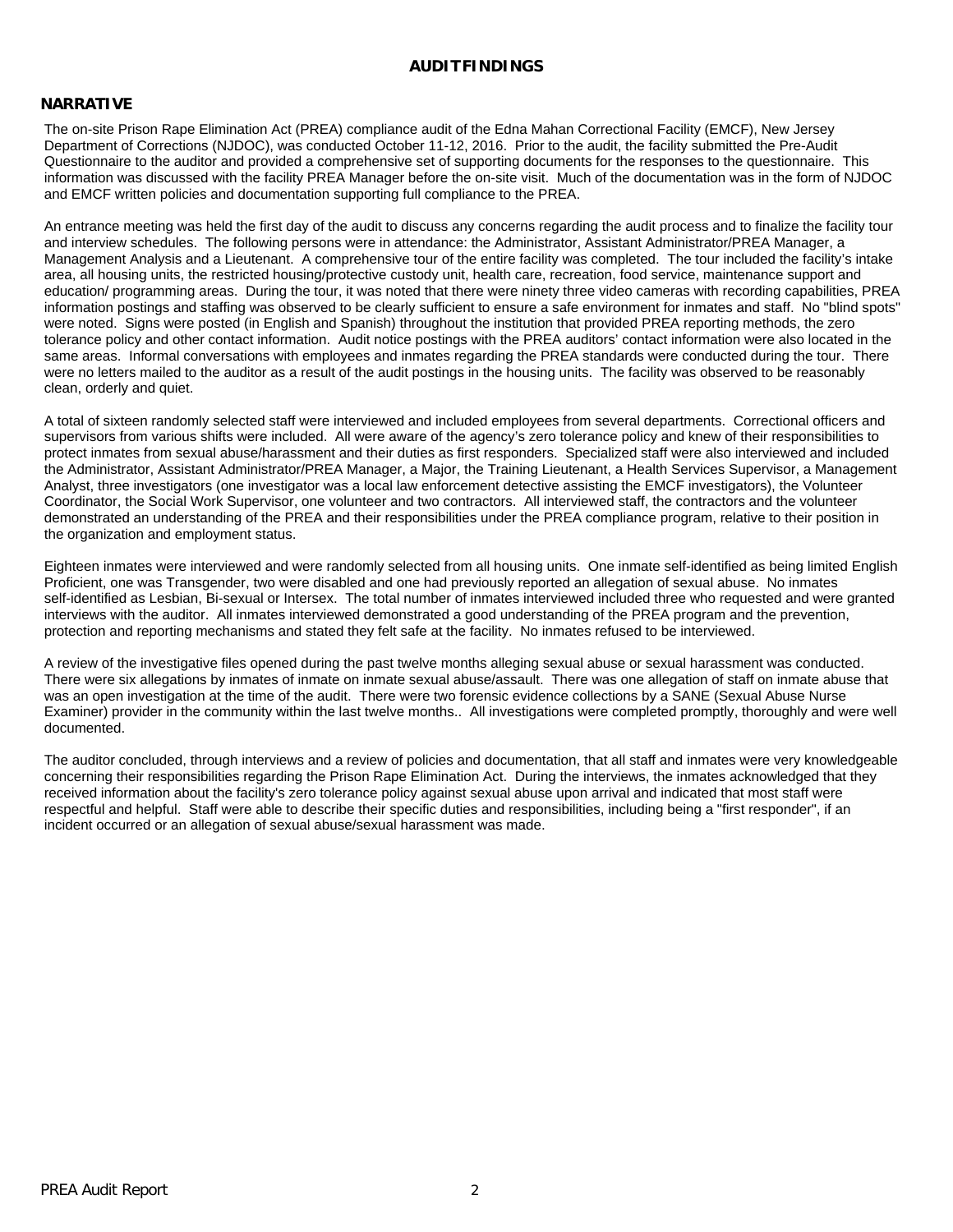### **DESCRIPTION OF FACILITY CHARACTERISTICS**

The mission of the New Jersey Department of Corrections is to protect the public by operating safe, secure and humane correctional facilities. The mission is realized through effective supervision, proper classification and appropriate treatment of offenders. The Edna Mahan Correctional Facility houses state-sentenced adult female offenders (only facility of this type in the state). It is located in Union Township, Hunterdon County, New Jersey. Opened in 1913, EMCF provides a campus-like setting with an inmate reception area, housing units, an infirmary and various support buildings. In terms of security designation, there are two compounds – minimum and maximum/medium. There is a third housing compound for inmates with varying classifications with special mental health needs. Additionally, the EMCF has a unit dedicated to drug and alcohol treatment. Programming includes religious programs, recreation, dog training and academic programming from basic education and high school equivalency to college courses. Vocational opportunities include food service and cosmetology as well as Bureau of State Use Industries shops specializing in clothing. Psychiatric, psychological and social services are available on an individual and group basis. Inmates perform a variety of jobs at the EMCF including work assignments in food service, sanitation, canteen, legal services, the laundry and other facility support programs. The facility is responsible of providing daily intake examinations including medical, dental, educational, classification and psychological evaluations as part of the initial classification process. Once this process is completed, inmates are then placed in a housing unit/program that best suits their security, educational, medical, psychological or other needs, usually within a few days. The EMCF also houses parole violators awaiting a revocation hearing or other disposition.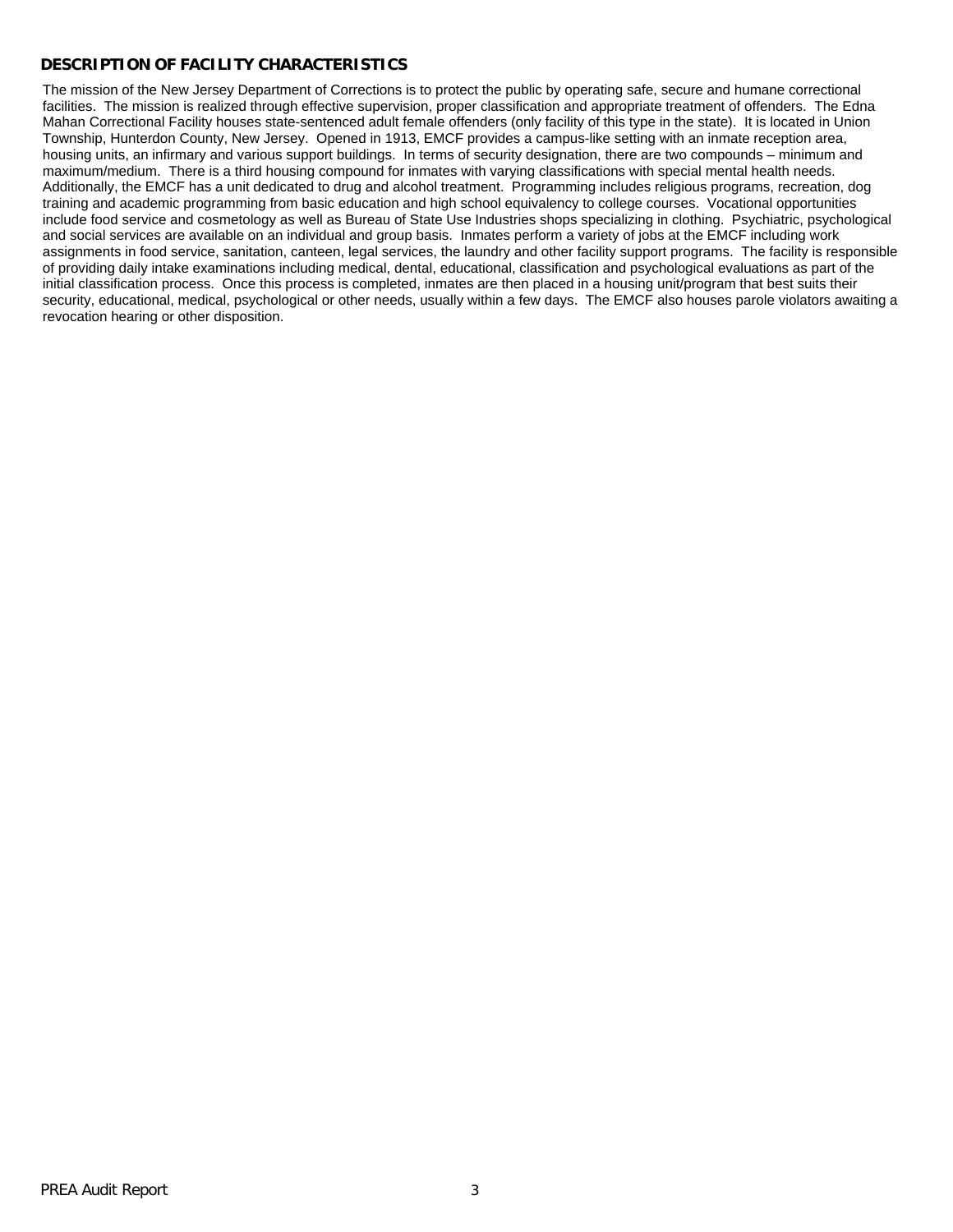#### **SUMMARY OF AUDIT FINDINGS**

When the on-site audit was completed, another meeting was held with the Administrator and other staff to discuss audit findings. The facility was found to be fully compliant to the PREA, and exceeded compliance involving one standard. One standard was also determined to be not-applicable. The auditor had been provided with extensive and lengthy files prior to and during the audit for review to support a conclusion of compliance to the PREA. All interviews also supported compliance. The facility staff were found to be extremely courteous, cooperative and professional. Staff morale appeared to be good and the observed staff/inmate relationships were seen as appropriate. All areas of the facility were observed to be clean and reasonably well maintained, especially considering the age of the facility. At the conclusion of the audit, the auditor thanked the Administrator and staff for their hard work and dedication to the PREA audit process.

Number of standards exceeded: 1 Number of standards met: 41

Number of standards not met: 0

Number of standards not applicable: 1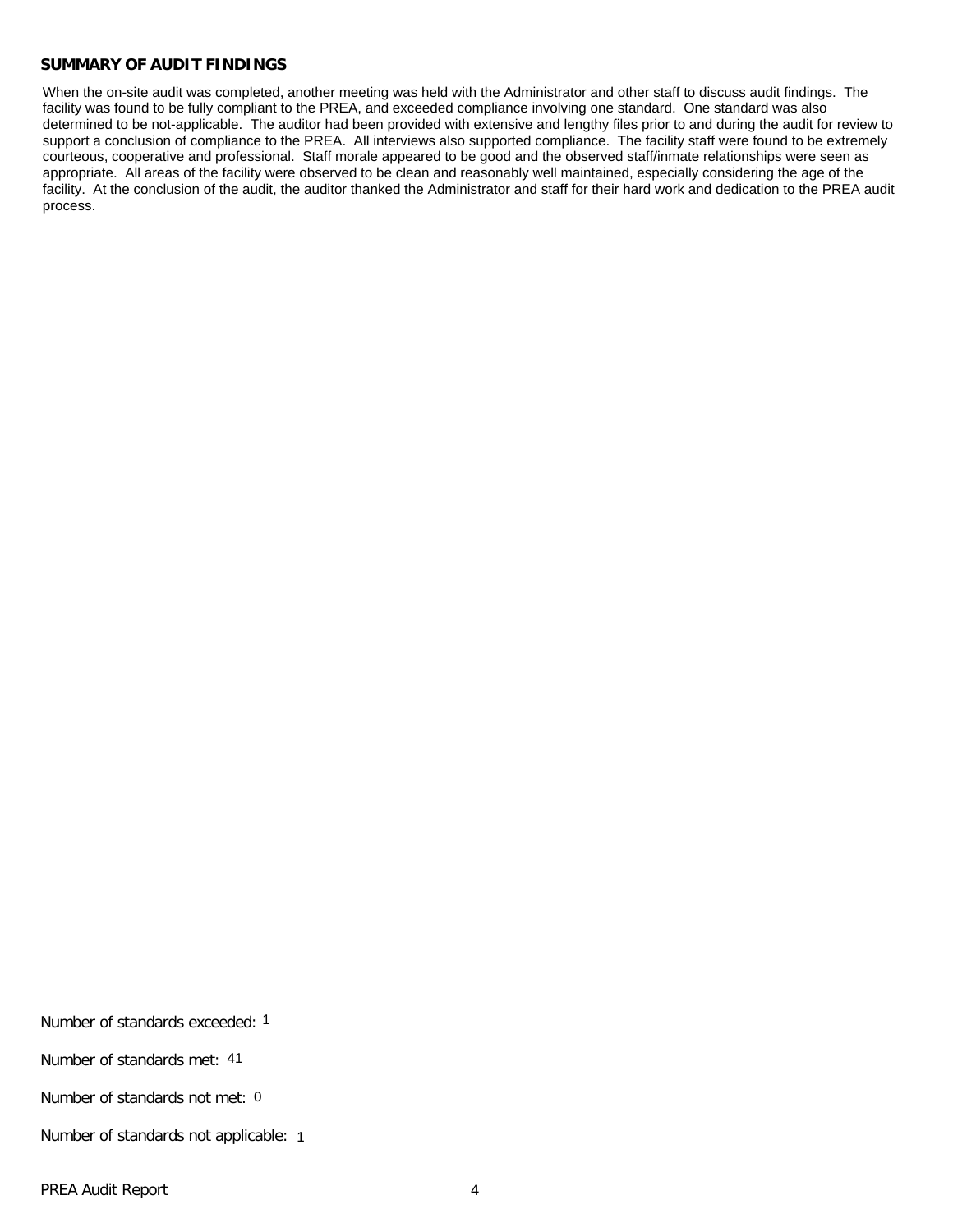### **Standard 115.11 Zero tolerance of sexual abuse and sexual harassment; PREA Coordinator**

- Exceeds Standard (substantially exceeds requirement of standard)
- Meets Standard (substantial compliance; complies in all material ways with the standard for the relevant review period) ■
- D Does Not Meet Standard (requires corrective action)

**Auditor discussion, including the evidence relied upon in making the compliance or non-compliance determination, the auditor's analysis and reasoning, and the auditor's conclusions. This discussion must also include corrective action recommendations where the facility does not meet standard. These recommendations must be included in the Final Report, accompanied by information on specific corrective actions taken by the facility.**

NJDOC policies 001.004, 001.PSA.001 and 001.PREA.01 address the requirements identified in the standard. The agency has appointed a NJDOC Director as their NJDOC PREA Coordinator. The Administrator assigned the Assistant Administrator as the institution PREA compliance manager (IPCM). The IPCM reports directly to the Administrator regarding all PREA related concerns. Interviews with a Management Analyst (representing the PREA coordinator) and the IPCM confirmed that each has sufficient time and authority to coordinate efforts to comply with PREA standards. The agency and facility directives outline a zero tolerance policy for all forms of sexual abuse and sexual harassment. Offenders are informed orally about the zero-tolerance policy and the PREA program during in-processing procedures, by viewing a video and during admission and orientation procedures. The video is offered in English and in Spanish, and is also normally shown several times daily on the EMCF TV channel (the video was not operational at the time of the audit). Offenders are also informed about the program and zero-tolerance in the Inmate Handbook, a pamphlet and through postings throughout the facility. All written documents are available in English and Spanish. Other interpretive services are available for inmates who do not speak or read English or Spanish. All interviews with staff, the volunteer, the contractors and inmates confirmed that each was aware of the zero-tolerance policy towards all forms of sexual abuse/harassment.

# **Standard 115.12 Contracting with other entities for the confinement of inmates**

- Exceeds Standard (substantially exceeds requirement of standard)
- Meets Standard (substantial compliance; complies in all material ways with the standard for the relevant review period) ■
- Does Not Meet Standard (requires corrective action)

**Auditor discussion, including the evidence relied upon in making the compliance or non-compliance determination, the auditor's analysis and reasoning, and the auditor's conclusions. This discussion must also include corrective action recommendations where the facility does not meet standard. These recommendations must be included in the Final Report, accompanied by information on specific corrective actions taken by the facility.**

The agency meets the requirements of this standard. A review of the documentation submitted (contracts) confirmed the agency requires other entities contracted for the confinement of inmates ("halfway houses" and similar programs) to adopt and comply with the PREA standards. All agency contractual agreements were modified to incorporate the language requiring all contractors to adopt and comply with PREA standards. The EMCF does not contract for the confinement of inmates.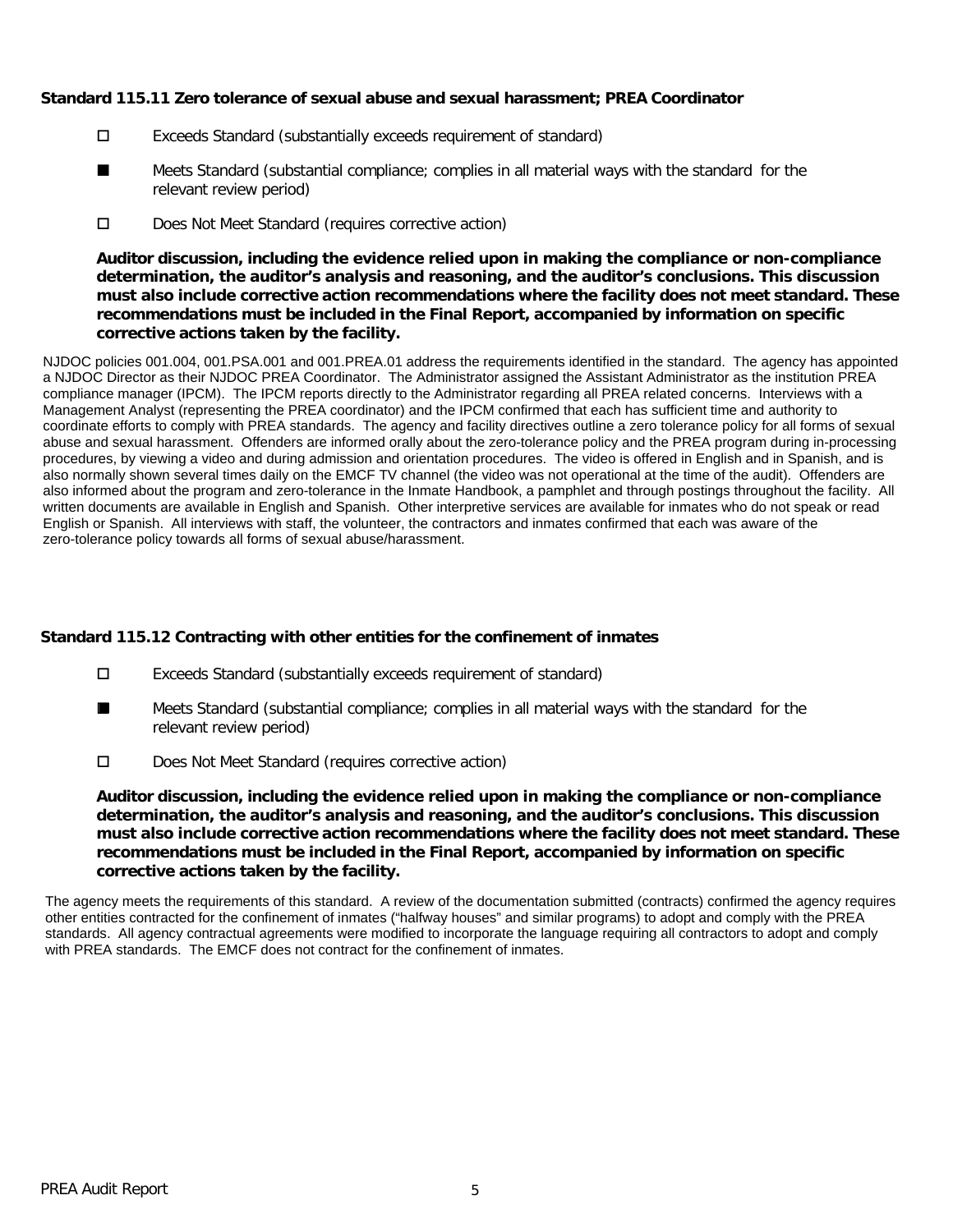### **Standard 115.13 Supervision and monitoring**

- Exceeds Standard (substantially exceeds requirement of standard)
- Meets Standard (substantial compliance; complies in all material ways with the standard for the relevant review period) ■
- D Does Not Meet Standard (requires corrective action)

**Auditor discussion, including the evidence relied upon in making the compliance or non-compliance determination, the auditor's analysis and reasoning, and the auditor's conclusions. This discussion must also include corrective action recommendations where the facility does not meet standard. These recommendations must be included in the Final Report, accompanied by information on specific corrective actions taken by the facility.**

NJDOC policies 001.011, 001.SEA.001 and 001.012 address the requirements of the standard. A review of the facility staffing plan for the previous 12 months confirmed that PREA issues were considered when filling positions. Interviews with the Administrator and Assistant Administrator confirmed that the facility considers the items detailed in the standard when developing the staffing plan. The facility and the agency review the staffing plan on a regular basis. The IPCM is a member of the committee that reviews staffing and may provide input as to whether adjustments to the staffing plan may be required to meet PREA requirements. There have been no judicial findings of inadequacy, findings of inadequacy from Federal investigative agencies or findings of inadequacy from internal or external oversight bodies. All essential posts are filled each shift and no essential posts are kept open for salary savings. Overtime is used as needed. A review of the unannounced PREA rounds logs confirmed that intermediate-level or higher-level supervisors (Majors) conduct and document unannounced rounds. Staff do not alert other employees regarding unannounced rounds and they are conducted on a random basis. Interviews with housing unit officers also confirmed that unannounced rounds are conducted by administrative staff with no warning.

# **Standard 115.14 Youthful inmates**

- Exceeds Standard (substantially exceeds requirement of standard)
- □ Meets Standard (substantial compliance; complies in all material ways with the standard for the relevant review period)
- D Does Not Meet Standard (requires corrective action)

**Auditor discussion, including the evidence relied upon in making the compliance or non-compliance determination, the auditor's analysis and reasoning, and the auditor's conclusions. This discussion must also include corrective action recommendations where the facility does not meet standard. These recommendations must be included in the Final Report, accompanied by information on specific corrective actions taken by the facility.**

Not Applicable - The EMCF does not house youthful inmates.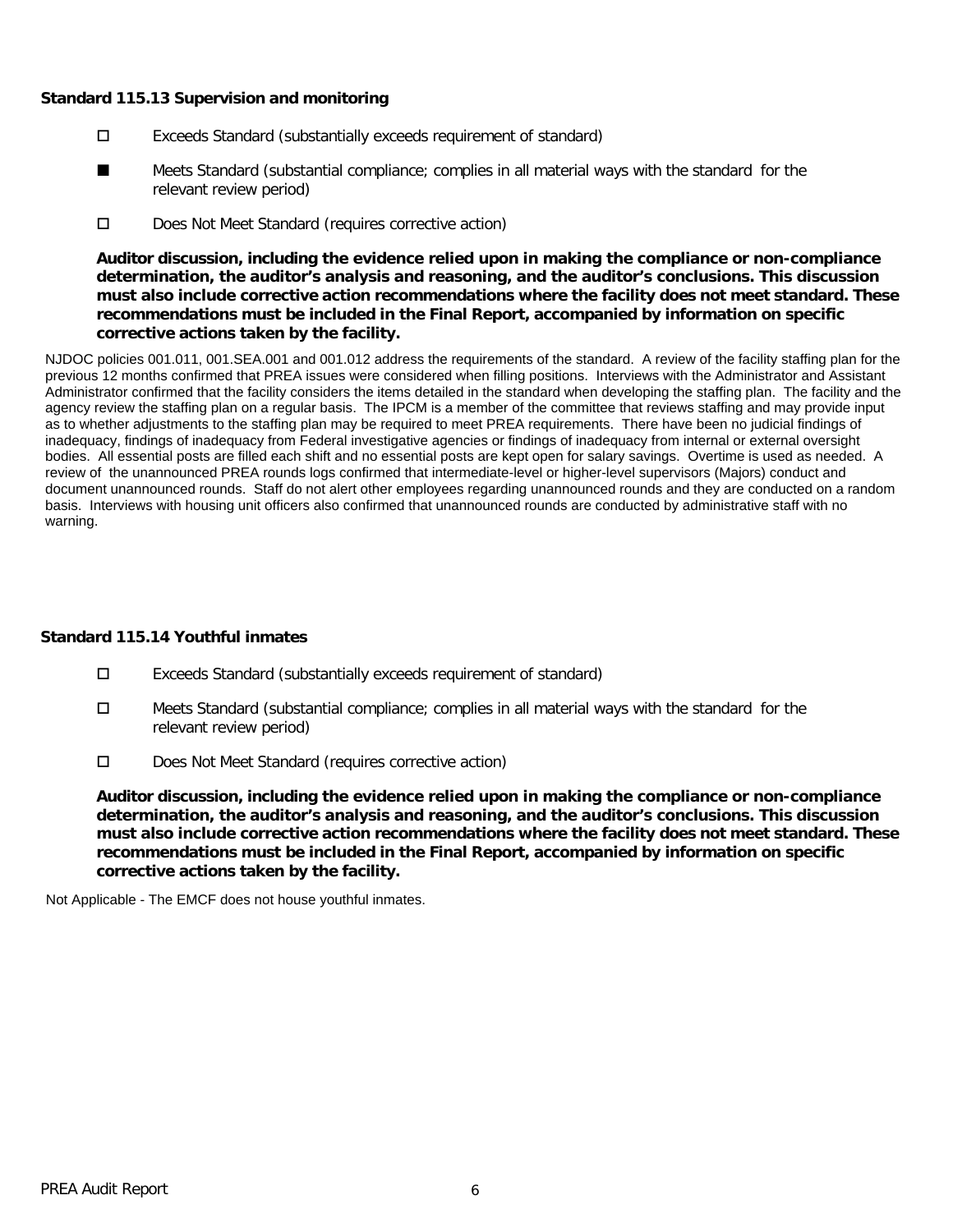### **Standard 115.15 Limits to cross-gender viewing and searches**

- Exceeds Standard (substantially exceeds requirement of standard)
- Meets Standard (substantial compliance; complies in all material ways with the standard for the relevant review period) ■
- Does Not Meet Standard (requires corrective action)

**Auditor discussion, including the evidence relied upon in making the compliance or non-compliance determination, the auditor's analysis and reasoning, and the auditor's conclusions. This discussion must also include corrective action recommendations where the facility does not meet standard. These recommendations must be included in the Final Report, accompanied by information on specific corrective actions taken by the facility.**

NJDOC policy Basic Course for SCO-Instructional Unit 10.6 Search of Persons address the requirements of the standard. The facility's rated capacity exceeds 50 inmates. The facility does not permit cross-gender strip searches or cross-gender visual body cavity searches, except in exigent circumstances or when performed by medical practitioners. Interviews with staff confirmed that they were aware of the prohibition of strip searches of the inmates of the opposite sex except in exigent circumstances. There were no cross-gender strip searches or visual body cavity searches conducted during the audit period. Staff interviews also confirmed that that male officers had been trained to conduct cross-gender pat searches. Interviews with the inmates confirmed that none of them had been strip searched by male officers. Inmate interviews confirmed that inmates are not delayed or prohibited from attending regularly available programming or other out-of-cell opportunities in order to comply with the standard. As confirmed by observation during the tour of all housing units, inmates are permitted to shower, perform bodily functions and change clothing without cross-gender viewing of their breasts, buttocks or genitalia, except in exigent circumstances or when such viewing is incidental to routine cell checks. The agency and facility have policy and procedures requiring staff of the opposite sex to announce their presence when entering an inmate housing unit. Inmate interviews confirmed that male staff announce their presence when entering housing units where inmates are housed. The practice was observed during the tour of the facility. Staff do not search or physically examine a Transgender or Intersex inmate for the sole purpose of determining the inmate's genital status. The interviewed Transgender inmate housed at the EMCF stated she had been afforded significant privacy from all staff, felt safe and was allowed to shower alone. Interviews with inmates confirmed that most had been pat-searched by officers but the search was always conducted in a professional and respectful manner, and in the least intrusive manner possible. Staff interviews and a review of policy/documentation also confirm compliance to this standard.

#### **Standard 115.16 Inmates with disabilities and inmates who are limited English proficient**

- Exceeds Standard (substantially exceeds requirement of standard)
- Meets Standard (substantial compliance; complies in all material ways with the standard for the relevant review period) ■
- Does Not Meet Standard (requires corrective action)

**Auditor discussion, including the evidence relied upon in making the compliance or non-compliance determination, the auditor's analysis and reasoning, and the auditor's conclusions. This discussion must also include corrective action recommendations where the facility does not meet standard. These recommendations must be included in the Final Report, accompanied by information on specific corrective actions taken by the facility.**

NJDOC policies 004.001 and 002.003 address the requirements of the standard. Through policy and practice, the facility ensures that inmates with disabilities have an equal opportunity to participate in and benefit from all aspects of the agency's efforts to prevent, detect and respond to sexual abuse and sexual harassment. All PREA related information, including postings, brochures and handouts, are available in English and in Spanish. Telephonic/video translation services are available through Language Line Solutions for inmates who are not English proficient. The facility also employs staff who are proficient in languages other than English. The facility does not rely on inmate interpreters, inmate readers or other types of inmate assistants in the performance of first-responder duties or the investigation of an inmate's allegations. Interviews with first responders, medical personnel, mental health staff and investigative staff confirmed their awareness of the prohibition for using inmate interpreters for PREA functions. An interview with a non-English proficient inmate confirmed the availability of translation services.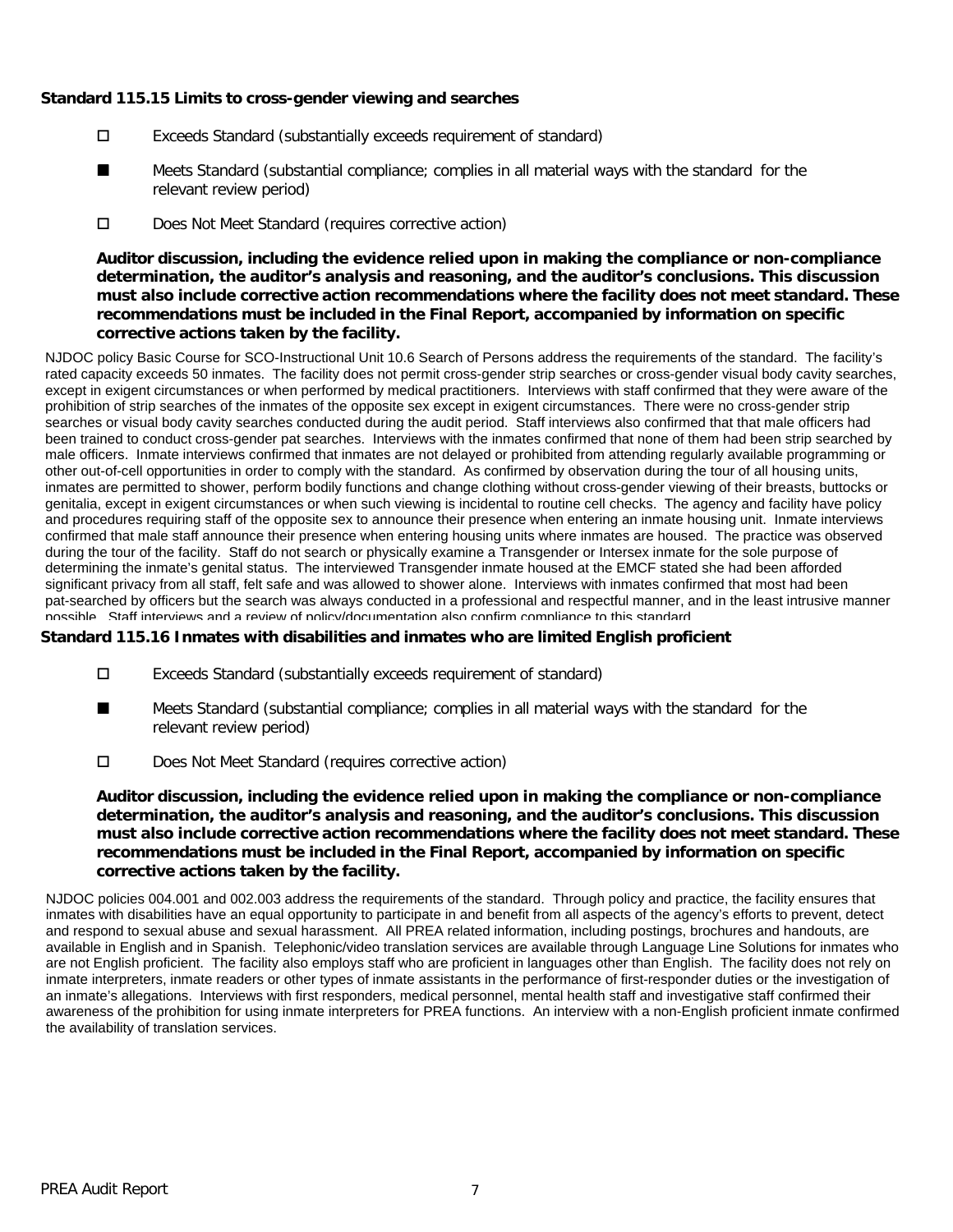### **Standard 115.17 Hiring and promotion decisions**

- Exceeds Standard (substantially exceeds requirement of standard)
- Meets Standard (substantial compliance; complies in all material ways with the standard for the relevant review period) ■
- D Does Not Meet Standard (requires corrective action)

**Auditor discussion, including the evidence relied upon in making the compliance or non-compliance determination, the auditor's analysis and reasoning, and the auditor's conclusions. This discussion must also include corrective action recommendations where the facility does not meet standard. These recommendations must be included in the Final Report, accompanied by information on specific corrective actions taken by the facility.**

NJDOC policies 001.001 and 006.007 govern the requirements of the standard. All employees who have contact with inmates have what is described as a full background investigation in addition to finger printing and an inquiry into federal and state data banks. Employee backgrounds are re-checked every five years. Contractors and volunteers who have regular contact with inmates also have criminal background checks completed prior to having contact with inmates. The facility does not hire or promote anyone who may have contact with inmates and does not enlist the services of any contractor who may have contact with inmates, who has engaged in sexual abuse in a prison, jail, lockup, community confinement facility, juvenile facility or other institution. This prohibition includes anyone who has been convicted of engaging or attempting to engage in sexual activity in the community facilitated by force, overt or implied threats of force or coercion, or if the victim did not consent or was unable to consent or refuse or has been civilly or administratively adjudicated to have engaged in such activity. The facility considers all incidents of sexual harassment in determining whether to hire or promote anyone, or to enlist the services of any volunteer or contractor, who may have contact with inmates. Employees have a duty to disclose such misconduct and material omissions regarding such misconduct, or the providing of materially false information, is grounds for termination. Submission of false information by any applicant is grounds for not hiring the applicant. The Human Resources Manager confirmed that the agency attempts to contact prior employers for information on substantiated allegations of sexual abuse/harassment or resignations which occurred during a pending investigation of sexual abuse/harassment. The agency may provide information on substantiated allegations of sexual abuse or sexual harassment involving a former employee upon receiving a request from an institutional employer for whom such employee has applied to work, in accordance with state regulations. Other staff interviews and a review of policy/documentation confirm compliance to this standard.

#### **Standard 115.18 Upgrades to facilities and technologies**

- Exceeds Standard (substantially exceeds requirement of standard)
- Meets Standard (substantial compliance; complies in all material ways with the standard for the relevant review period) ■
- Does Not Meet Standard (requires corrective action)

**Auditor discussion, including the evidence relied upon in making the compliance or non-compliance determination, the auditor's analysis and reasoning, and the auditor's conclusions. This discussion must also include corrective action recommendations where the facility does not meet standard. These recommendations must be included in the Final Report, accompanied by information on specific corrective actions taken by the facility.**

The facility has not had any substantial expansion or modification of existing facilities since August 20, 2012. However, there has been the installation of updated video monitoring systems, electronic surveillance systems, or other monitoring technology since August 20, 2012. The facility has also requested additional cameras.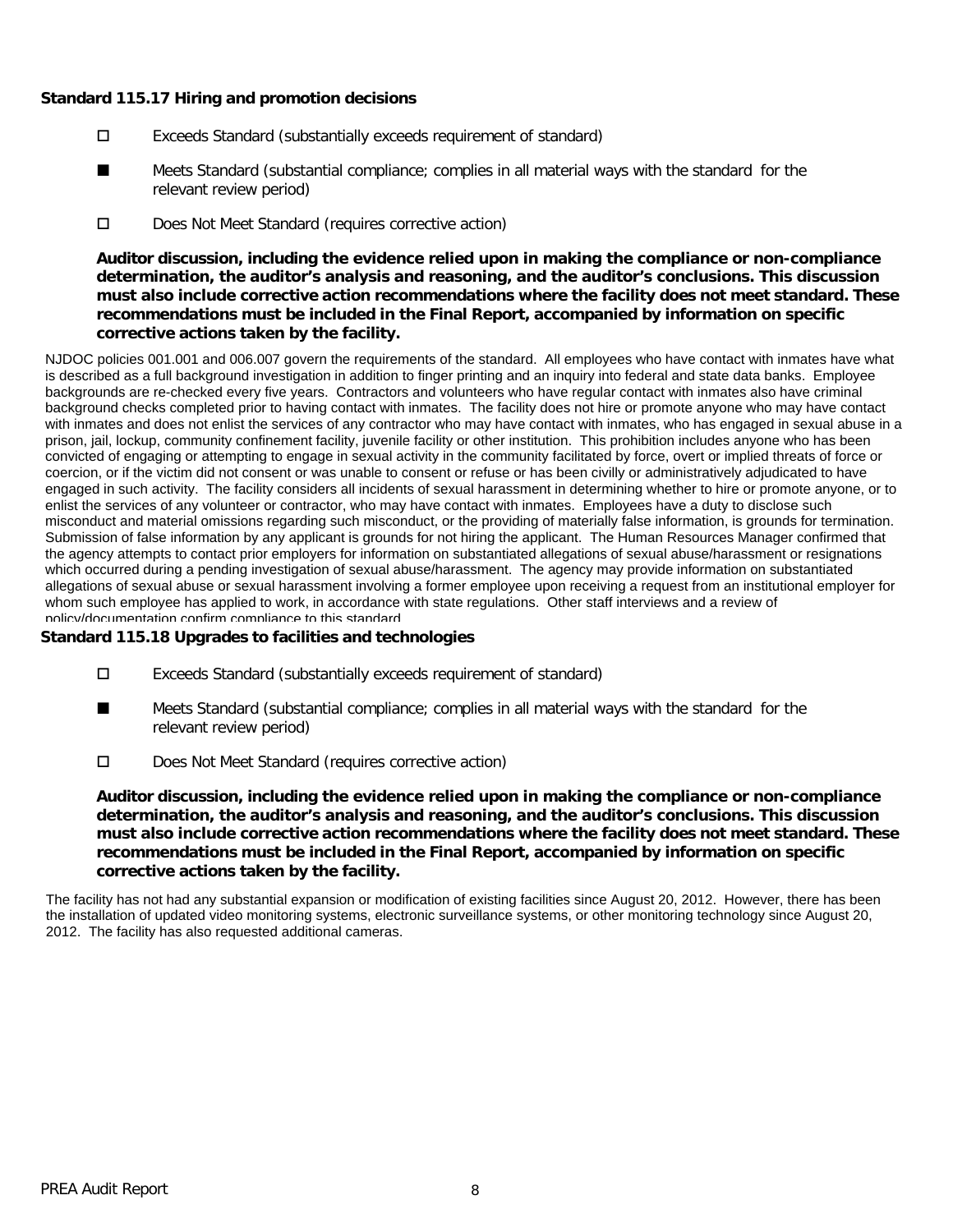### **Standard 115.21 Evidence protocol and forensic medical examinations**

- Exceeds Standard (substantially exceeds requirement of standard)
- Meets Standard (substantial compliance; complies in all material ways with the standard for the relevant review period) ■
- D Does Not Meet Standard (requires corrective action)

**Auditor discussion, including the evidence relied upon in making the compliance or non-compliance determination, the auditor's analysis and reasoning, and the auditor's conclusions. This discussion must also include corrective action recommendations where the facility does not meet standard. These recommendations must be included in the Final Report, accompanied by information on specific corrective actions taken by the facility.**

NJDOC policies 006.SID.035, MED.MIL.007 and MED.MIL.005 address the requirements of the standard. Interviews with correctional and health services personnel confirmed that they were all knowledgeable of the required procedures for obtaining, preserving and securing physical evidence, when sexual abuse is alleged. Staff were aware the Special Investigative Division (SID) staff conducted investigations relative to sexual abuse allegations. The agency follows a similar uniform evidence protocol as described in the U.S. Department of Justice's Office on Violence Against Women publication, "A National Protocol for Sexual Assault Medical Forensic Examinations, Adults/Adolescents". Victims of sexual assault are referred to health services for initial examination and treatment. Such treatment would be for life preservation only and the victim would be transported to a local hospital for further examination, treatment and forensic evidence gathering by a SANE (Sexual Assault Nurse Examiner) trained nurse. These services are required by state law, and do not require a Memorandum of Understanding or similar agreement. A legally mandated SART (Sexual Abuse Response Team) would also be activated. All sexual abuse advocacy, examinations, treatment, testing and follow-up care is provided without cost to the victim. The facility also has access to a local victim advocacy organization if needed. Mental health staff members may also act as victim advocates. The appropriate staff may provide follow up mental health services. Routinely, trained investigators (SID) who are full time employees of the facility conduct all investigations. The local prosecutor's office investigators (local law enforcement investigator was also interviewed) may also be involved in criminal investigations. A review of training records confirmed that the SID staff have received training on the investigation of sexual abuse and harassment in confinement settings. An investigator, SANE nurse and local victim advocate were interviewed and confirmed compliance to this standard.

#### **Standard 115.22 Policies to ensure referrals of allegations for investigations**

- Exceeds Standard (substantially exceeds requirement of standard)
- Meets Standard (substantial compliance; complies in all material ways with the standard for the relevant review period) ■
- D Does Not Meet Standard (requires corrective action)

**Auditor discussion, including the evidence relied upon in making the compliance or non-compliance determination, the auditor's analysis and reasoning, and the auditor's conclusions. This discussion must also include corrective action recommendations where the facility does not meet standard. These recommendations must be included in the Final Report, accompanied by information on specific corrective actions taken by the facility.**

NJDOC policies 006.SID.014, 006.SID.035 and 006.011 cover the requirements of the standard. Policy requires administrative or criminal investigations to be completed on all allegations of sexual abuse/harassment. Administrative and criminal investigations are routinely assigned for completion by SID staff. If, during the course of an investigation, evidence surfaces indicating criminal misconduct, the case would be investigated, local law enforcement advised (and may assist) and the county prosecutor would be contacted. An SID investigator was interviewed and was aware of his responsibilities in the investigative process. A review of training documents also confirmed that facility investigators received instruction in conducting sexual assault investigations in confined spaces/prisons. Also, an interview with a local law enforcement detective confirmed compliance to this standard.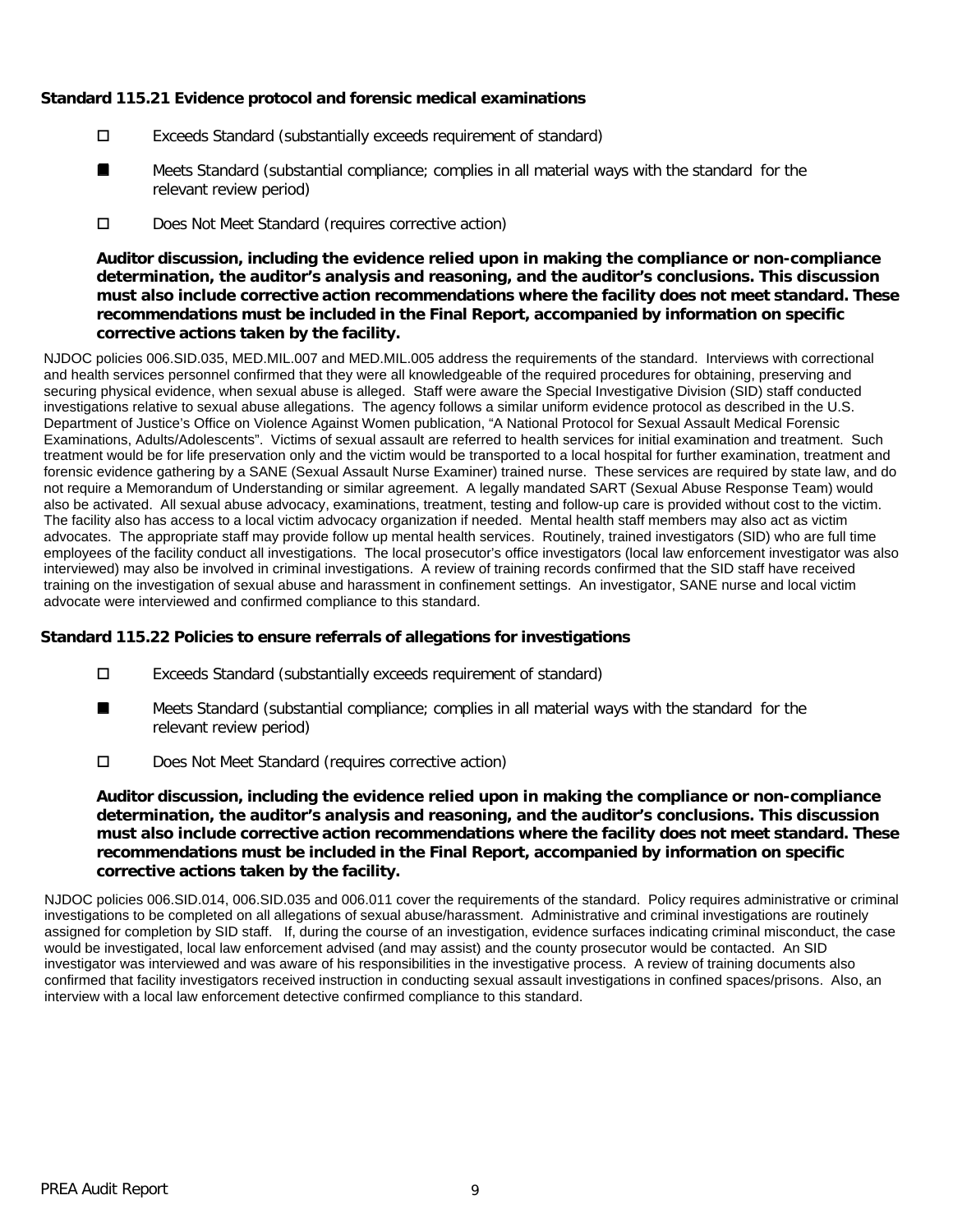#### **Standard 115.31 Employee training**

- Exceeds Standard (substantially exceeds requirement of standard) ■
- □ Meets Standard (substantial compliance; complies in all material ways with the standard for the relevant review period)
- D Does Not Meet Standard (requires corrective action)

**Auditor discussion, including the evidence relied upon in making the compliance or non-compliance determination, the auditor's analysis and reasoning, and the auditor's conclusions. This discussion must also include corrective action recommendations where the facility does not meet standard. These recommendations must be included in the Final Report, accompanied by information on specific corrective actions taken by the facility.**

NJDOC policies 001.004 and 010.004 address the requirements of the standard. All NJDOC employees receive extensive PREA training as new employees and are provided a pamphlet outlining the important aspects of the zero-tolerance policy and other information. Training addresses all of the topics identified in the standard. Related education is provided annually during refresher training. The review of lesson plans, training logs and PREA presentations confirmed that the provided training substantially addressed all elements identified in the standard. Staff must acknowledge in writing their understanding of the PREA. As confirmed by observation and interviews, all staff are issued pamphlets detailing their duties and responsibilities related to the PREA. Staff training files were reviewed and contained documentation supporting compliance to this standard. All staff interviewed indicated that they received the required PREA training initially and annually. The extensive staff knowledge of the PREA indicates the facility has exceeded compliance to this standard.

# **Standard 115.32 Volunteer and contractor training**

- Exceeds Standard (substantially exceeds requirement of standard)
- Meets Standard (substantial compliance; complies in all material ways with the standard for the relevant review period) ■
- Does Not Meet Standard (requires corrective action)

**Auditor discussion, including the evidence relied upon in making the compliance or non-compliance determination, the auditor's analysis and reasoning, and the auditor's conclusions. This discussion must also include corrective action recommendations where the facility does not meet standard. These recommendations must be included in the Final Report, accompanied by information on specific corrective actions taken by the facility.**

NJDOC policies 001.VOL.001, 002.005 and 006.007 address the requirements of the standard. The review of volunteer and contractor PREA training sign in forms and a review of the information covered confirmed that all facility contractors and volunteers have received training related to their responsibilities concerning the PREA (zero-tolerance, detection, prevention, response, and reporting requirements) during the previous twelve months. All training is documented. Staff, contractor and volunteer interviews confirmed that the training was provided and that they understood the agency's zero-tolerance policy for sexual abuse and harassment and their responsibilities under the program. The review of the PREA contractor and volunteer training presentation confirmed that the level of training is appropriate for the services provided and emphasizes the facility's zero-tolerance and reporting policies.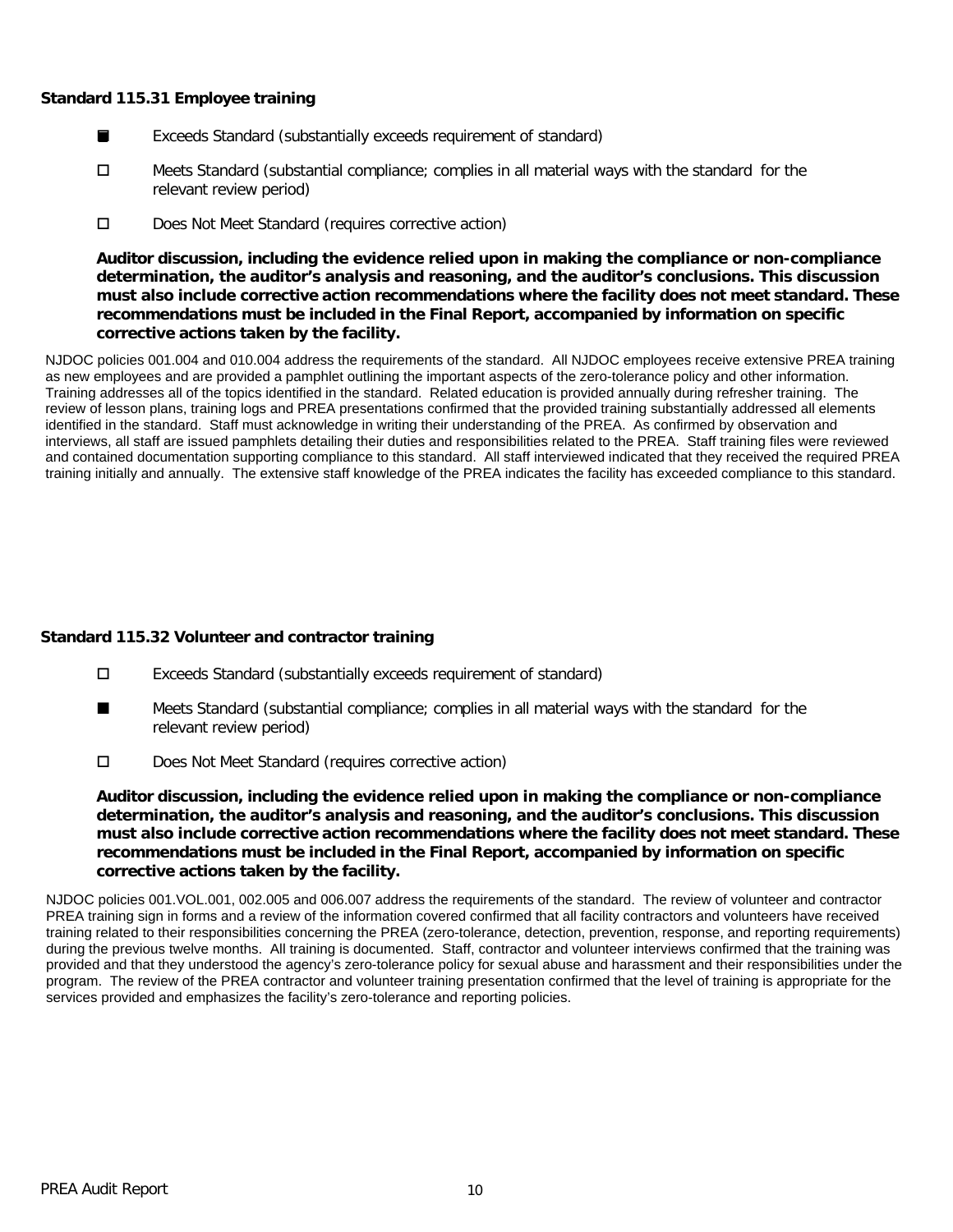#### **Standard 115.33 Inmate education**

- Exceeds Standard (substantially exceeds requirement of standard)
- Meets Standard (substantial compliance; complies in all material ways with the standard for the relevant review period) ■
- D Does Not Meet Standard (requires corrective action)

**Auditor discussion, including the evidence relied upon in making the compliance or non-compliance determination, the auditor's analysis and reasoning, and the auditor's conclusions. This discussion must also include corrective action recommendations where the facility does not meet standard. These recommendations must be included in the Final Report, accompanied by information on specific corrective actions taken by the facility.**

NJDOC policies Orientation at EMCF (video), Orientation at Receiving Facility, PREA-What You Need to Know (video), the Inmate Handbook and a SAFE handout address the requirements of the standard. During in-processing procedures, each inmate receives written and video information describing the agency's entire PREA compliance policy and procedures. The orientation process identifies the key elements of the program and informs them of the zero-tolerance policy regarding sexual abuse and sexual harassment and multiple ways to report sexual abuse/harassment. The information also informs the inmate that male staff routinely work and visit the housing units. The program includes definitions of sexually abusive behavior and sexual harassment, prevention strategies and reporting modalities. Inmates also view comprehensive orientation videos that explain the facility's zero-tolerance policy and covers the inmate's right to be free from sexual abuse, sexual harassment and retaliation. A video is also normally shown several times a day on the EMCF TV channel that covers PREA issues (it was awaiting repair at the time of the audit). Inmates also have access to a computer program (kiosk) which also provides a reporting outlet. Staff and telephonic/video translation services are available to inmates who are not proficient in English. Inmate interviews confirmed that they received extensive PREA information and they were aware of numerous reporting methods to include anonymous and third party reporting, the zero-tolerance policy and their right to be free from retaliation. The tour of the facility confirmed that PREA education posters were prominently displayed in all housing units and common areas. Staff interviews and a review of policy/documentation also confirm compliance to this standard.

# **Standard 115.34 Specialized training: Investigations**

- Exceeds Standard (substantially exceeds requirement of standard)
- Meets Standard (substantial compliance; complies in all material ways with the standard for the relevant review period) ■
- D Does Not Meet Standard (requires corrective action)

**Auditor discussion, including the evidence relied upon in making the compliance or non-compliance determination, the auditor's analysis and reasoning, and the auditor's conclusions. This discussion must also include corrective action recommendations where the facility does not meet standard. These recommendations must be included in the Final Report, accompanied by information on specific corrective actions taken by the facility.**

NJDOC PowerPoint presentations on the processing of sexual assault cases, crime scene preservation, SID training and sexual assault protocol address the requirements of the standard. The SID staff and local criminal investigators have received PREA specialized training provided by the NJDOC and county prosecutor. The auditor reviewed specialized training documentation, to include the SID training curriculum and interviewed SID staff, who confirmed the required level of training received. Administrative and criminal investigations may be conducted by trained investigators who are full time employees of the facility. When criminal investigations are indicated, local police investigators may also be involved in the process. A local law enforcement investigator was also interviewed concerning this standard.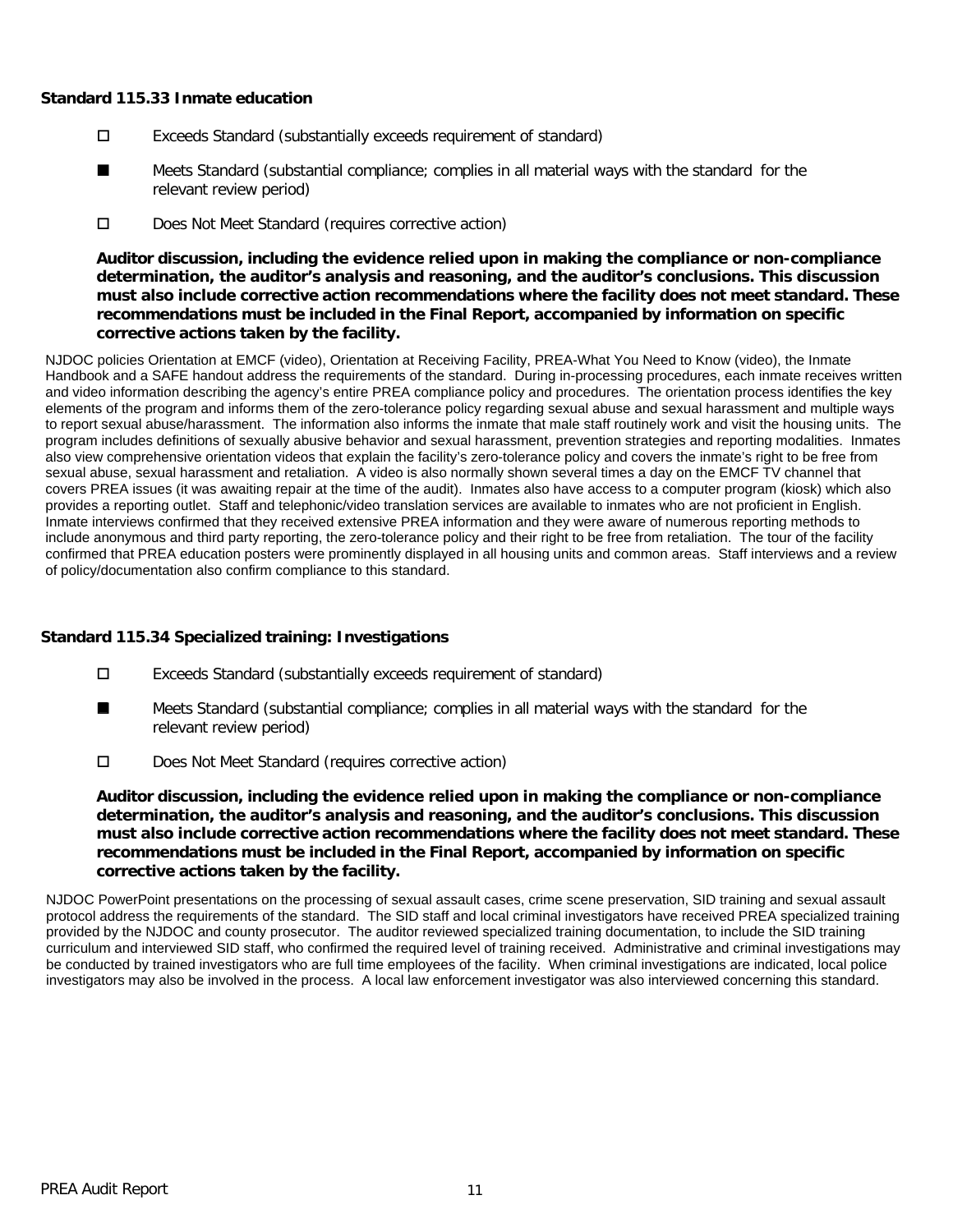### **Standard 115.35 Specialized training: Medical and mental health care**

- Exceeds Standard (substantially exceeds requirement of standard)
- Meets Standard (substantial compliance; complies in all material ways with the standard for the relevant review period) ■
- D Does Not Meet Standard (requires corrective action)

**Auditor discussion, including the evidence relied upon in making the compliance or non-compliance determination, the auditor's analysis and reasoning, and the auditor's conclusions. This discussion must also include corrective action recommendations where the facility does not meet standard. These recommendations must be included in the Final Report, accompanied by information on specific corrective actions taken by the facility.**

NJDOC PowerPoint presentations on PREA training for medical staff cover the requirements of this standard. When required, both medical and mental health providers are available to address allegations of sexual abuse/harassment. The review of medical and mental health personnel training records confirmed that health care staff receive extensive PREA training and have a duty to report when they have knowledge of sexual abuse/assault, even when disclosed in the course of a health care encounter. The review of training records confirmed that all mental health and medical staff have received specialized training on victim identification, interviewing, reporting and required clinical interventions. Training does not refer to certifications needed to conduct forensic examinations. All cases requiring the processing of sexual assault evidence collection kits are transported to a local hospital where SANE nurses are available at all times (a SART would also be activated). Interviews with a SANE nurse, medical and mental health staff confirmed compliance to this standard.

# **Standard 115.41 Screening for risk of victimization and abusiveness**

- Exceeds Standard (substantially exceeds requirement of standard)
- Meets Standard (substantial compliance; complies in all material ways with the standard for the relevant review period) ■
- Does Not Meet Standard (requires corrective action)

**Auditor discussion, including the evidence relied upon in making the compliance or non-compliance determination, the auditor's analysis and reasoning, and the auditor's conclusions. This discussion must also include corrective action recommendations where the facility does not meet standard. These recommendations must be included in the Final Report, accompanied by information on specific corrective actions taken by the facility.**

NJDOC policies MED.IMA.001 and MED.MHS.002 address the requirements of the standard. All inmates are immediately assessed for a history of sexual abusiveness and risk of sexual victimization during in-processing procedures performed in the receiving and admission area. Also during in-processing procedures, all inmates are asked to provide information in compliance with the requirements of this standard. Policy prohibits disciplining inmates for refusing to answer or for not disclosing complete information during the screening. A nurse and social worker screen all new arrivals within the first 72 hours of the inmate's arrival, ordinarily within four hours of admission. A review of documents confirmed that inmates identified at high risk for sexual victimization or at risk of sexually abusing other inmates were referred to a mental health professional. Staff also conduct screenings by reviewing records or other information from other facilities (usually from local jails). Staff review all relevant information from other facilities and continue to reassess an inmate's risk level within 30 days of her arrival. Staff and inmate interviews, a review of documentation and observations of the intake process confirmed this information. Information received during the screening is only available to staff with a need or right to know and never to other inmates.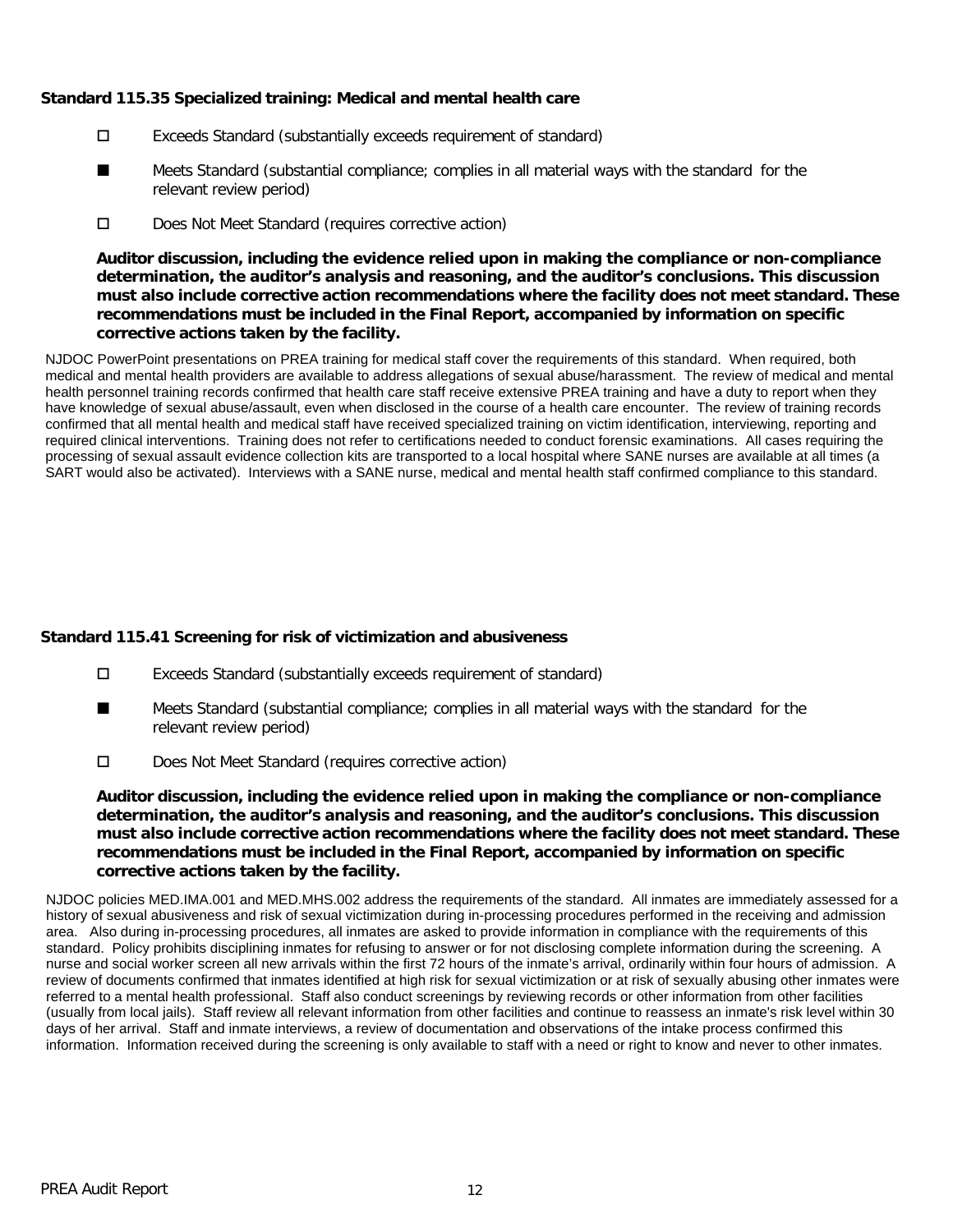#### **Standard 115.42 Use of screening information**

- Exceeds Standard (substantially exceeds requirement of standard)
- Meets Standard (substantial compliance; complies in all material ways with the standard for the relevant review period) ■
- D Does Not Meet Standard (requires corrective action)

**Auditor discussion, including the evidence relied upon in making the compliance or non-compliance determination, the auditor's analysis and reasoning, and the auditor's conclusions. This discussion must also include corrective action recommendations where the facility does not meet standard. These recommendations must be included in the Final Report, accompanied by information on specific corrective actions taken by the facility.**

NJDOC policies 002.INT.001 and 005.001 address the requirements of the standard. Risk screening information is used to determine housing, bed, work, education and program assignments with the goal of keeping separate those inmates at high risk of being sexually victimized from those at high risk of being sexually abusive. Determinations for these assignments are made on a case-by-case basis to ensure the safety of each inmate. A committee at the NJDOC level decides whether to assign a Transgender or Intersex inmate to a facility for male or female inmates. The facility determines other housing and programming assignments for Transgender or Intersex inmates on a case-by-case basis and whether a placement would ensure the inmate's health, safety and whether the placement would present management or security problems. Placement and programming assignments for each Transgender or Intersex inmate would be reassessed at least once every six months. Transgender or Intersex inmate's own views with respect to his or her own safety would be given serious consideration when making these assignments. By policy, Transgender and Intersex inmates are given the opportunity to shower, dress and use toilet facilities separately from other inmates. There was one Transgender inmate housed at the EMCF interviewed by the auditor during the audit. She stated she was allowed to shower and dress alone and was afforded significant privacy otherwise. An interview with the Management Analyst confirmed the aforementioned information and that a Transgender or Intersex inmate's genital status is not the sole criteria for placement in a specific facility. Other staff interviews and a review of policy/documentation confirm compliance to this standard.

#### **Standard 115.43 Protective custody**

- Exceeds Standard (substantially exceeds requirement of standard)
- Meets Standard (substantial compliance; complies in all material ways with the standard for the relevant review period) ■
- Does Not Meet Standard (requires corrective action)

**Auditor discussion, including the evidence relied upon in making the compliance or non-compliance determination, the auditor's analysis and reasoning, and the auditor's conclusions. This discussion must also include corrective action recommendations where the facility does not meet standard. These recommendations must be included in the Final Report, accompanied by information on specific corrective actions taken by the facility.**

NJDOC policies 019.002, 019.PCS.001 and 019.ADM.TCC.001 address the requirements of the standard. The EMCF operates a special housing unit (SHU) which would be considered protective custody. Policy states inmates at a high risk for sexual victimization shall not be placed in involuntary SHU status unless an assessment of all available alternatives has been made and there is no available means of separating the inmate from the abuser. When protection from an alleged abuser is necessary, the inmate would be transferred to another housing unit. Interviews with staff and an inspection of the facility confirmed compliance to this standard. The facility would document the entire process to protect the inmate. Mental health and medical staff would be consulted if necessary to ensure the health and safety of the inmate. Other staff interviews and a review of policy/documentation confirm compliance to this standard.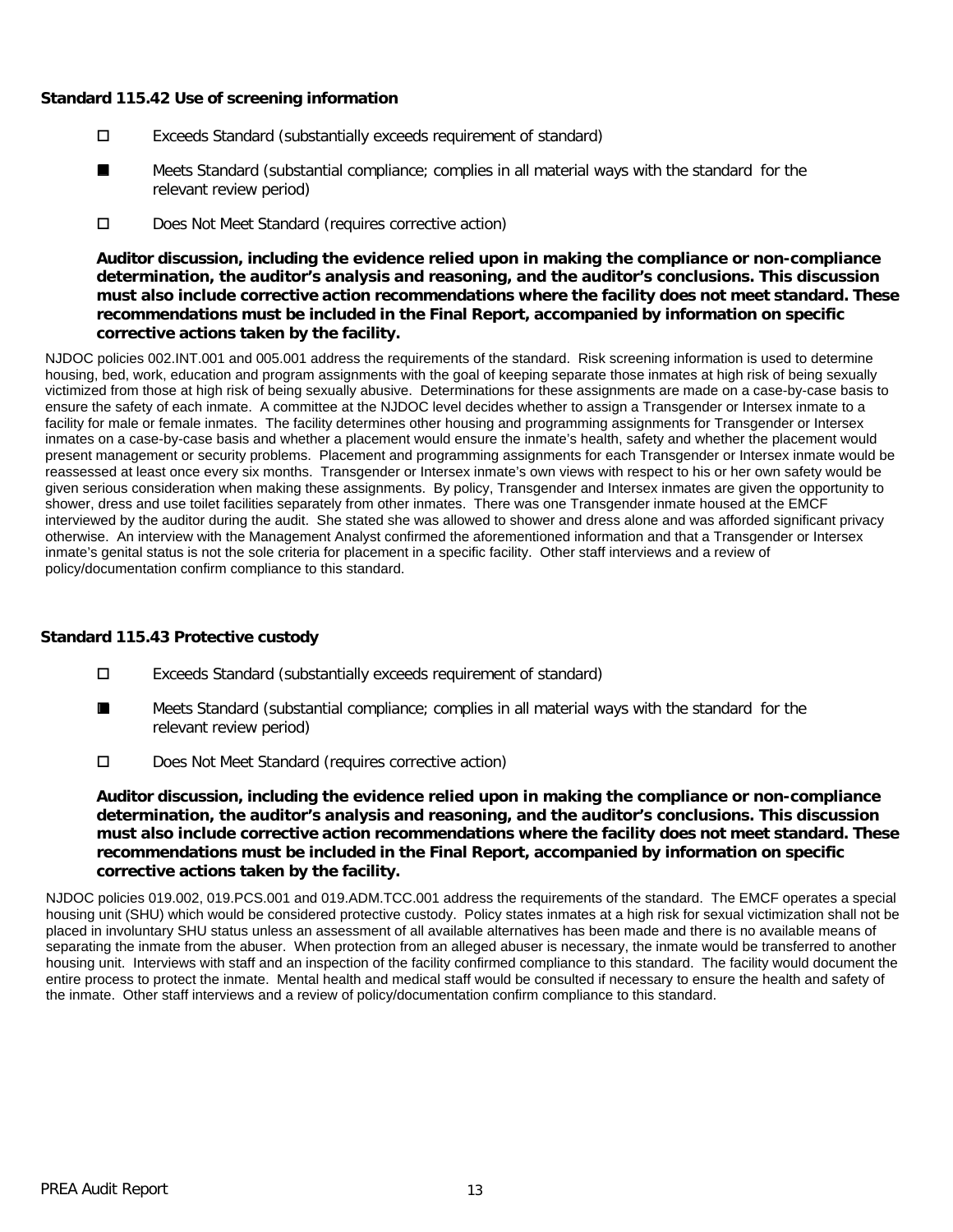#### **Standard 115.51 Inmate reporting**

- Exceeds Standard (substantially exceeds requirement of standard)
- Meets Standard (substantial compliance; complies in all material ways with the standard for the relevant review period) ■
- D Does Not Meet Standard (requires corrective action)

**Auditor discussion, including the evidence relied upon in making the compliance or non-compliance determination, the auditor's analysis and reasoning, and the auditor's conclusions. This discussion must also include corrective action recommendations where the facility does not meet standard. These recommendations must be included in the Final Report, accompanied by information on specific corrective actions taken by the facility.**

NJDOC policies 002.001, 001.PSA.001 and 001.PREA.OMB address the requirements of the standard. A review of documentation indicated that there are multiple ways (including verbally, in writing, privately, from a third party and anonymously) for inmates to report sexual abuse or harassment. Inmates are informed about the reporting methods through the Inmate Handbook, postings in the housing units and common areas and as part of the orientation video. Inmates also have access to a computer program (kiosk) which also provides a PREA reporting outlet. During the tour of the facility, kiosk terminals were observed in the housing units. The tour of the facility also confirmed that there were numerous posters and other documents on display, explaining the reporting procedures. Staff accept reports made verbally, in writing, anonymously and from third parties and promptly document any form of reporting. Staff are required to immediately document any allegation. Family and friends of inmates may also report sexual abuse/harassment by using the NJDOC website or by calling or writing staff. All inmates interviewed confirmed that they were aware of several methods of reporting sexual abuse/harassment allegations. Inmates at the EMCF are not detained solely for civil immigration purposes.

# **Standard 115.52 Exhaustion of administrative remedies**

- Exceeds Standard (substantially exceeds requirement of standard)
- Meets Standard (substantial compliance; complies in all material ways with the standard for the relevant review period) ■
- D Does Not Meet Standard (requires corrective action)

**Auditor discussion, including the evidence relied upon in making the compliance or non-compliance determination, the auditor's analysis and reasoning, and the auditor's conclusions. This discussion must also include corrective action recommendations where the facility does not meet standard. These recommendations must be included in the Final Report, accompanied by information on specific corrective actions taken by the facility.**

NJDOC policies 002.001 and 002.IRS.001 address the requirements of the standard. Any grievance alleging a PREA violation would result in the opening of a formal investigation. However, inmates who allege sexual abuse may submit a grievance without submitting it to a staff member who is the subject of the complaint. Policy states that matters in which specific staff involvement is alleged may not be investigated by either staff alleged to be involved or by staff under their supervision. Allegations of physical abuse by staff shall be referred for investigation in accordance with procedures established for such referrals (may also involve local law enforcement). Policy addresses the filing of emergency grievance requests. There is no prohibition that limits third parties, including fellow inmates, staff members, family members, attorneys and outside advocates, in assisting inmates in filing grievances relating to allegations of sexual abuse and are permitted to file such requests on behalf of inmates. Policy does not prohibit the agency from disciplining an inmate for filing a grievance related to alleged sexual abuse, where the agency demonstrates that the inmate filed the grievance in bad faith. There were no allegations of sexual abuse/harassment made using the grievance process over the previous 12 months. Staff/inmate interviews and a review of policy/documentation also confirm compliance to this standard.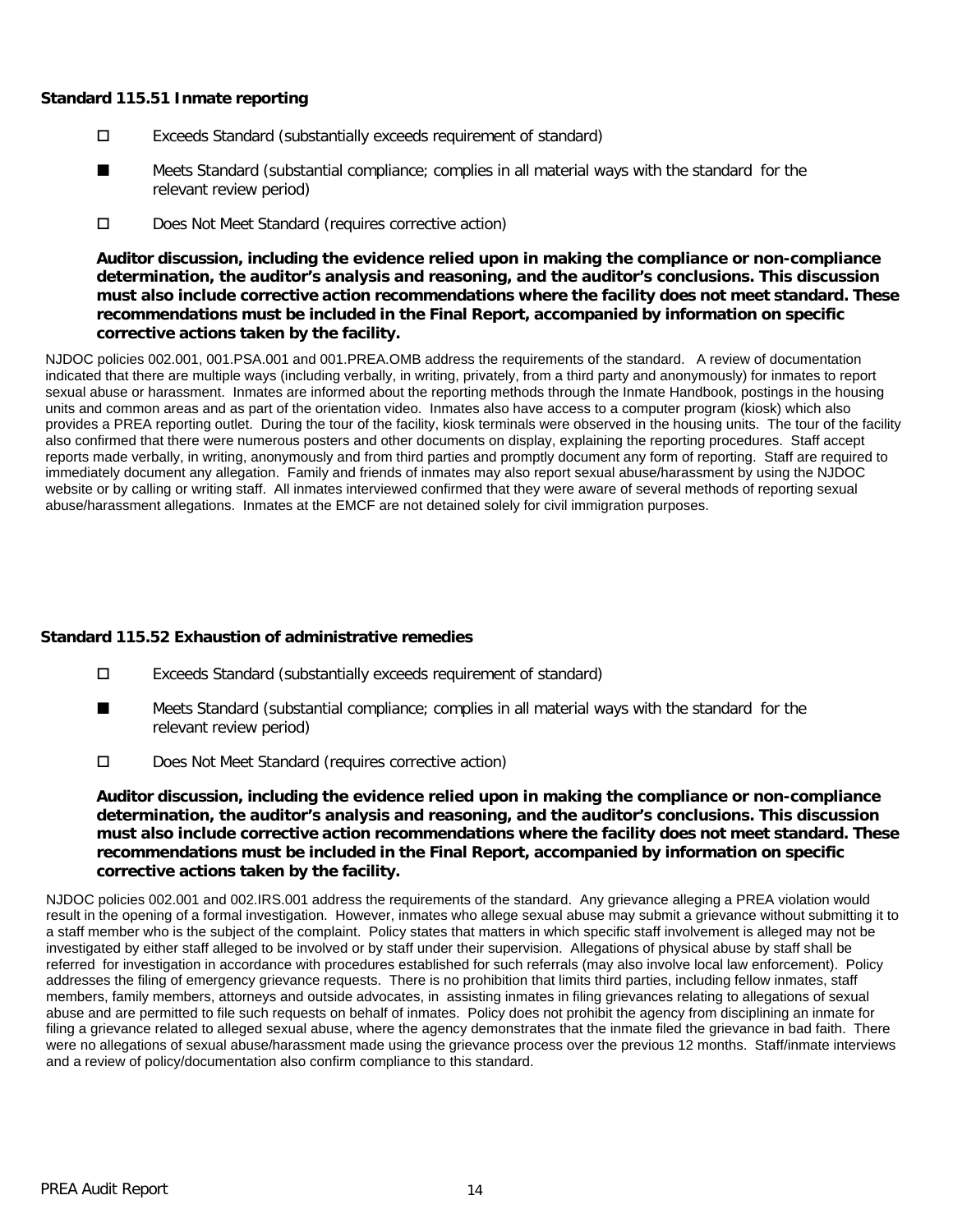#### **Standard 115.53 Inmate access to outside confidential support services**

- Exceeds Standard (substantially exceeds requirement of standard)
- Meets Standard (substantial compliance; complies in all material ways with the standard for the relevant review period) ■
- D Does Not Meet Standard (requires corrective action)

**Auditor discussion, including the evidence relied upon in making the compliance or non-compliance determination, the auditor's analysis and reasoning, and the auditor's conclusions. This discussion must also include corrective action recommendations where the facility does not meet standard. These recommendations must be included in the Final Report, accompanied by information on specific corrective actions taken by the facility.**

NJDOC policy MED.MIL.007 and a SAFE handout cover the requirements of the standard. Confidential counseling services are available through trained staff or may be provided by a local victim advocacy organization. The facility enables reasonable communication between inmates and outside organizations and agencies in as confidential a manner as possible. However, inmates are informed as part of their orientation process that all mail and telephone calls are subject to monitoring. Postings in the housing units and common areas and the Inmate Handbook provide information and explain that inmates may confidentially submit written allegations of sexual abuse/harassment to outside entities. No inmates housed in this facility are detained solely for civil immigration purposes. Staff and inmate interviews and a review of policy/documentation confirm compliance to this standard.

# **Standard 115.54 Third-party reporting**

- Exceeds Standard (substantially exceeds requirement of standard)
- Meets Standard (substantial compliance; complies in all material ways with the standard for the relevant review period) ■
- Does Not Meet Standard (requires corrective action)

**Auditor discussion, including the evidence relied upon in making the compliance or non-compliance determination, the auditor's analysis and reasoning, and the auditor's conclusions. This discussion must also include corrective action recommendations where the facility does not meet standard. These recommendations must be included in the Final Report, accompanied by information on specific corrective actions taken by the facility.**

Information contained on the NJDOC website and posted notices in the facility address the requirements of the standard. The website and posted notices assist third party reporters on how to report allegations of sexual abuse. Interviews with staff and inmates confirmed that they were aware that anonymous and third party reporting procedures were available. An interview with the facility SID investigator confirmed that third party allegations would be investigated.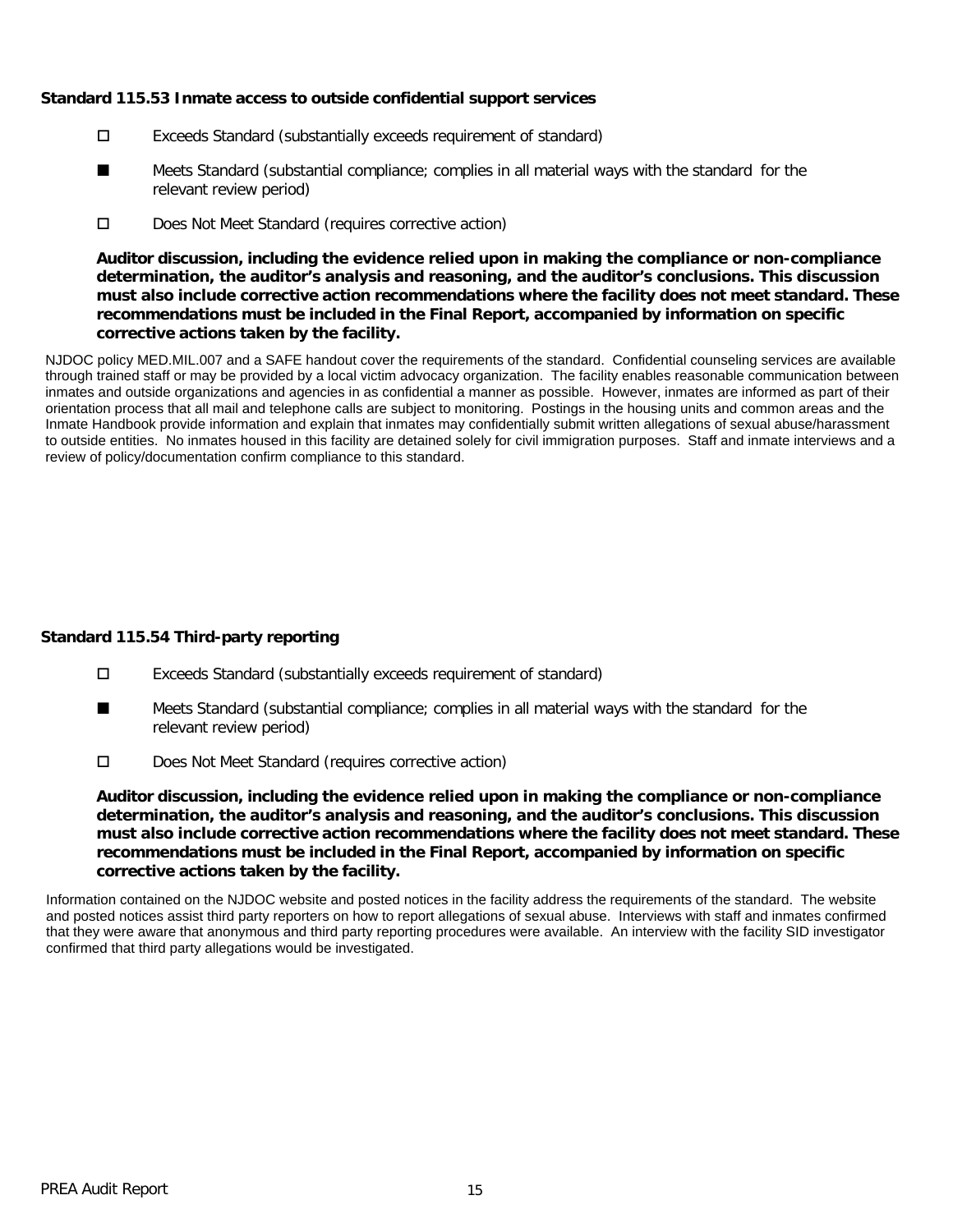### **Standard 115.61 Staff and agency reporting duties**

- Exceeds Standard (substantially exceeds requirement of standard)
- Meets Standard (substantial compliance; complies in all material ways with the standard for the relevant review period) ■
- D Does Not Meet Standard (requires corrective action)

**Auditor discussion, including the evidence relied upon in making the compliance or non-compliance determination, the auditor's analysis and reasoning, and the auditor's conclusions. This discussion must also include corrective action recommendations where the facility does not meet standard. These recommendations must be included in the Final Report, accompanied by information on specific corrective actions taken by the facility.**

NJDOC policies 001.PSA.001, 001.VOL.001 and PREA information for contractors address the requirements of the standard. All staff, contractors and volunteers are required to report information or suspicion regarding sexual abuse or harassment or any staff neglect or violation that may contribute to an incident or retaliation. The reporting is ordinarily made to the shift supervisor. Policy requires the information concerning the identity of the alleged inmate victim and the specific facts of the case to be limited to staff who need-to-know because of their involvement with the victim's welfare and the investigation of the incident. Interviews with employees, a contractor and a volunteer confirmed they were aware of their reporting duties. Additional compliance with all aspects of the standard was verified through document and policy review. The facility does not house inmates under the age of 18.

# **Standard 115.62 Agency protection duties**

- Exceeds Standard (substantially exceeds requirement of standard)
- Meets Standard (substantial compliance; complies in all material ways with the standard for the relevant review period) ■
- Does Not Meet Standard (requires corrective action)

**Auditor discussion, including the evidence relied upon in making the compliance or non-compliance determination, the auditor's analysis and reasoning, and the auditor's conclusions. This discussion must also include corrective action recommendations where the facility does not meet standard. These recommendations must be included in the Final Report, accompanied by information on specific corrective actions taken by the facility.**

NJDOC policy 001.PSA.001 covers the requirements of the standard. Staff interviews confirmed they were aware of their responsibilities when they become aware or suspect that an inmate is being sexually abused or sexually harassed. All staff indicated they would act immediately to protect the inmate by separating and protecting the victim from the abuser and calling for assistance. Interviewed staff indicated that it was not necessary to take these steps within the last year. All staff are issued a pocket size PREA information document that outlines their responsibilities and provides additional information. A review of documentation/policy also confirmed compliance to this standard.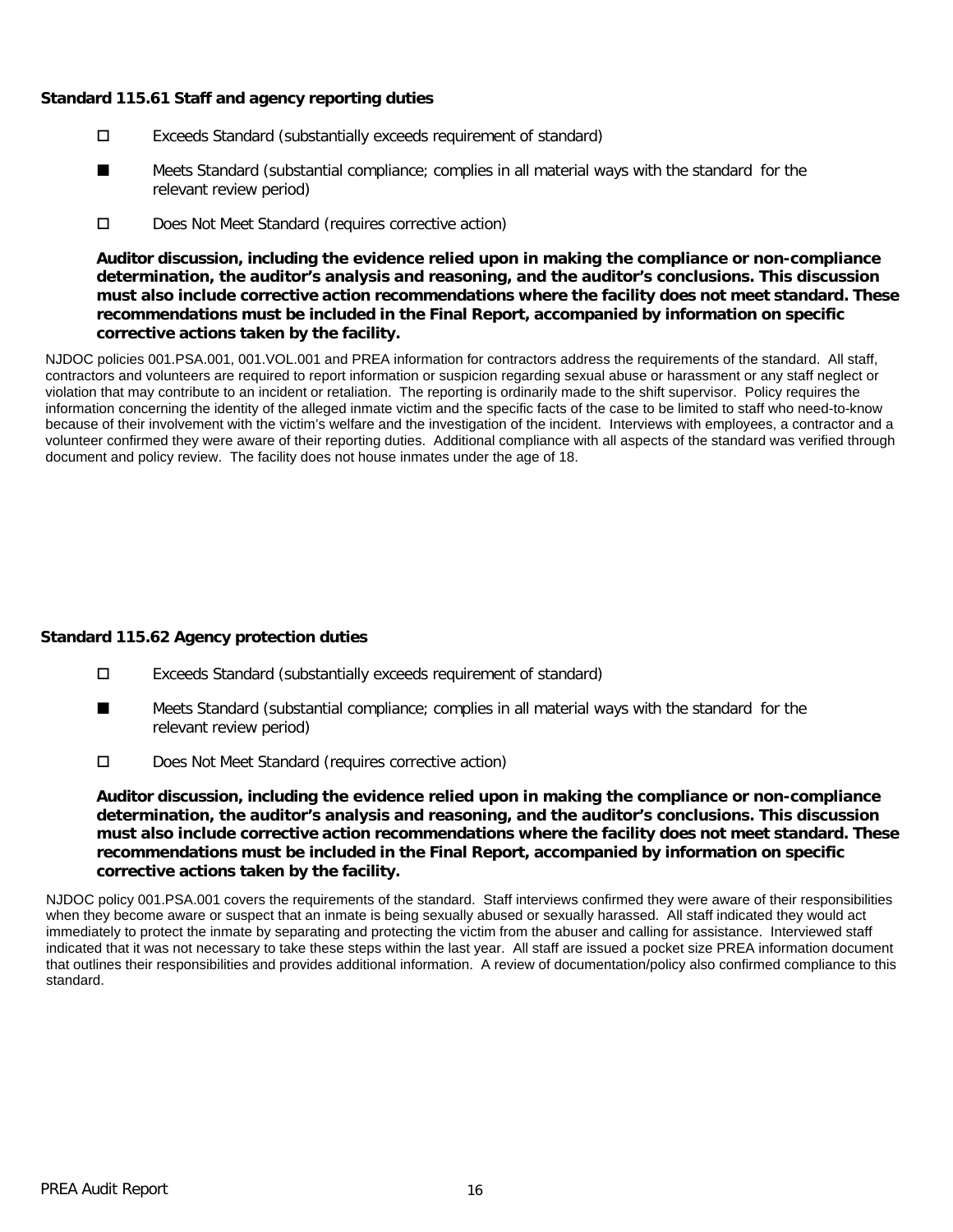# **Standard 115.63 Reporting to other confinement facilities**

- Exceeds Standard (substantially exceeds requirement of standard)
- Meets Standard (substantial compliance; complies in all material ways with the standard for the relevant review period) ■
- D Does Not Meet Standard (requires corrective action)

**Auditor discussion, including the evidence relied upon in making the compliance or non-compliance determination, the auditor's analysis and reasoning, and the auditor's conclusions. This discussion must also include corrective action recommendations where the facility does not meet standard. These recommendations must be included in the Final Report, accompanied by information on specific corrective actions taken by the facility.**

NJDOC policy 001.PREA.ICM addresses the requirements of the standard. Policy requires the reporting of any PREA related allegation by an inmate that occurred at another facility to the Administrator of the facility where the incident is alleged to have occurred, by the Administrator of the facility in which the inmate is currently housed. When the inmate reports sexual abuse/harassment from jails and "half-way houses", the Administrator contacts the facility as required. The notification is to occur as soon as possible, but always within 72 hours of receiving the allegation. Policy also requires that an investigation be initiated. During the audit period, there was one inmate who alleged that she was sexually abused/harassed at another facility, resulting in a notification. The Administrator maintains a log of such notifications. When notified by other Administrators that an inmate alleges they were sexually abused/harassed at the EMCF, the Administrator would initiate an investigation.

# **Standard 115.64 Staff first responder duties**

- Exceeds Standard (substantially exceeds requirement of standard)
- Meets Standard (substantial compliance; complies in all material ways with the standard for the relevant review period) ■
- Does Not Meet Standard (requires corrective action)

**Auditor discussion, including the evidence relied upon in making the compliance or non-compliance determination, the auditor's analysis and reasoning, and the auditor's conclusions. This discussion must also include corrective action recommendations where the facility does not meet standard. These recommendations must be included in the Final Report, accompanied by information on specific corrective actions taken by the facility.**

NJDOC policies 001.CSM.001 and 001.PSA.001 address the requirements of the standard. All staff interviewed were knowledgeable concerning their first responder responsibilities when learning of an allegation of sexual abuse/harassment. All staff indicated they would separate the inmates, secure the area as a crime scene, not allow inmates to destroy any evidence and contact their supervisor immediately. All staff are issued a pocket sized PREA information document for quick reference. Policy review and inmate/staff interviews also confirm compliance to this standard.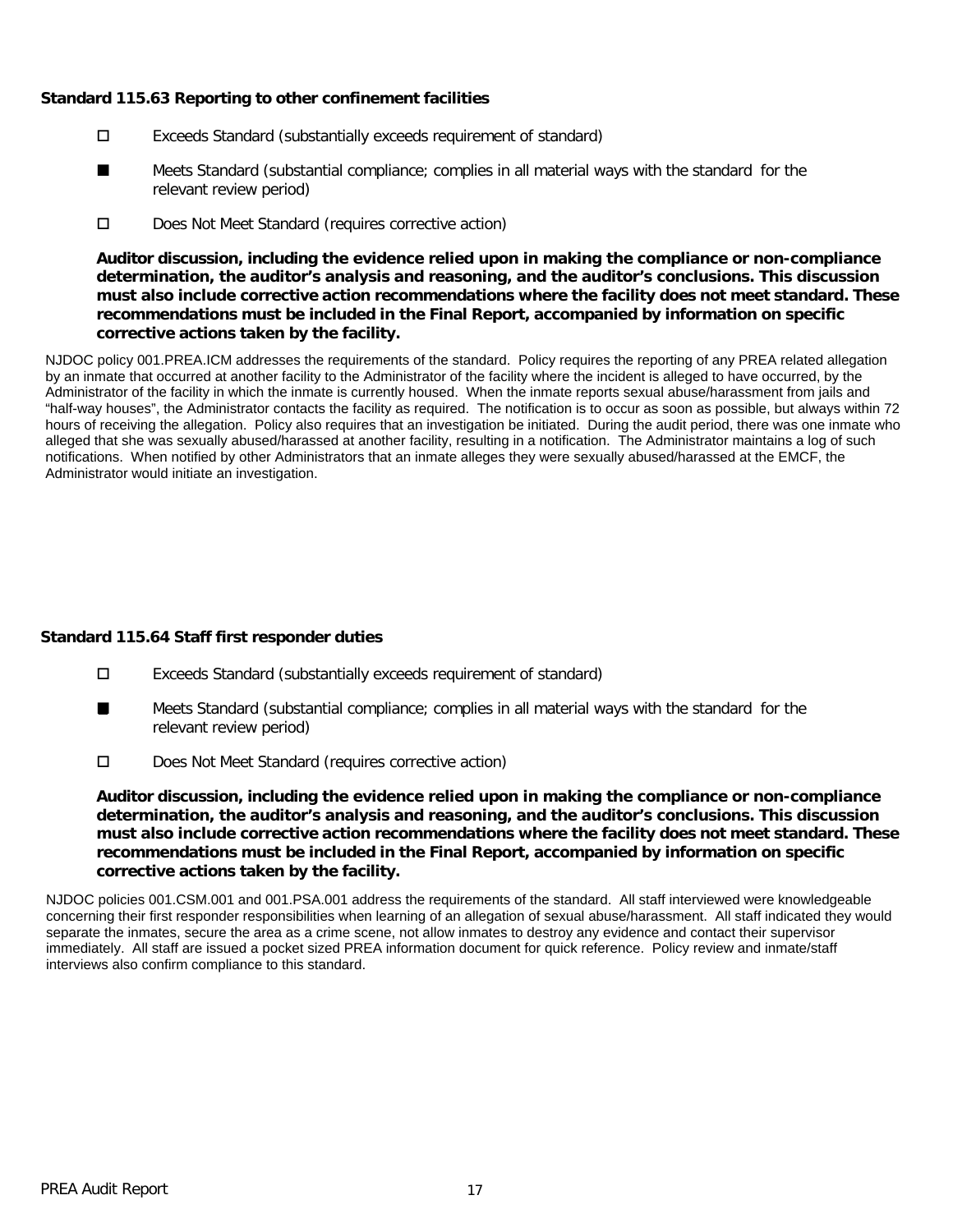#### **Standard 115.65 Coordinated response**

- Exceeds Standard (substantially exceeds requirement of standard)
- Meets Standard (substantial compliance; complies in all material ways with the standard for the relevant review period) ■
- D Does Not Meet Standard (requires corrective action)

**Auditor discussion, including the evidence relied upon in making the compliance or non-compliance determination, the auditor's analysis and reasoning, and the auditor's conclusions. This discussion must also include corrective action recommendations where the facility does not meet standard. These recommendations must be included in the Final Report, accompanied by information on specific corrective actions taken by the facility.**

NJDOC policies 001.CSM.001, MED.MIL.007 and SID 014 Procedures address the requirements of the standard. A PREA information document is issued to all employees which also provides guidance regarding the expected coordinated actions to take place in response to an incident of sexual abuse/harassment. The policies provide direction to security, medical and mental health practitioners, investigators, community providers/advocates, the SART and facility leadership. Staff interviews confirmed that they were knowledgeable regarding their responsibilities in the coordinated response.

# **Standard 115.66 Preservation of ability to protect inmates from contact with abusers**

- Exceeds Standard (substantially exceeds requirement of standard)
- Meets Standard (substantial compliance; complies in all material ways with the standard for the relevant review period) ■
- Does Not Meet Standard (requires corrective action)

**Auditor discussion, including the evidence relied upon in making the compliance or non-compliance determination, the auditor's analysis and reasoning, and the auditor's conclusions. This discussion must also include corrective action recommendations where the facility does not meet standard. These recommendations must be included in the Final Report, accompanied by information on specific corrective actions taken by the facility.**

The Collective Bargaining Agreements between the NJDOC and eight employee unions was reviewed and does not limit the agency's ability to remove alleged staff sexual abusers from contact with any inmates. This action may occur pending the outcome of an investigation or concerning a determination of whether and to what extent discipline is warranted. Staff interviews also confirmed compliance to this standard.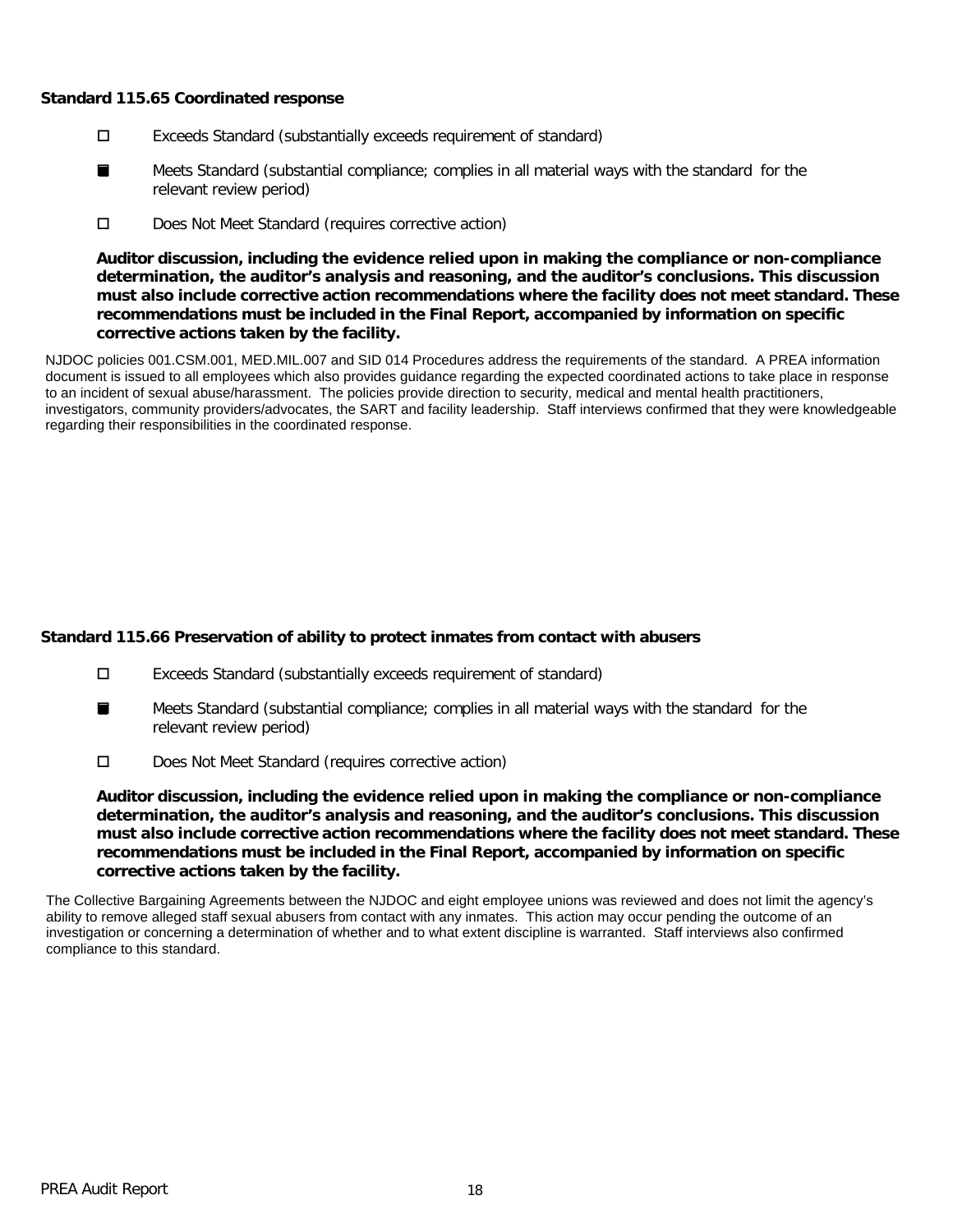### **Standard 115.67 Agency protection against retaliation**

- Exceeds Standard (substantially exceeds requirement of standard)
- Meets Standard (substantial compliance; complies in all material ways with the standard for the relevant review period) ■
- D Does Not Meet Standard (requires corrective action)

**Auditor discussion, including the evidence relied upon in making the compliance or non-compliance determination, the auditor's analysis and reasoning, and the auditor's conclusions. This discussion must also include corrective action recommendations where the facility does not meet standard. These recommendations must be included in the Final Report, accompanied by information on specific corrective actions taken by the facility.**

NJDOC policies 001.PSA.001 and 001.PREA.ICM address the requirements of the standard. The Administrator has appointed the Assistant Administrator as the Retaliation Monitor. When interviewed, the Retaliation Monitor stated monitoring would occur for a minimum of at least 90 days, unless initial monitoring indicates a continuing need. This monitoring may last indefinitely and would be documented. Periodic monitoring would include a review of job changes, housing/program changes, disciplinary reports, reassignments of staff and negative performance reviews. There were no suspected or actual incidents of retaliation reported for the year prior to the audit.

# **Standard 115.68 Post-allegation protective custody**

- Exceeds Standard (substantially exceeds requirement of standard)
- Meets Standard (substantial compliance; complies in all material ways with the standard for the relevant review period) ■
- Does Not Meet Standard (requires corrective action)

**Auditor discussion, including the evidence relied upon in making the compliance or non-compliance determination, the auditor's analysis and reasoning, and the auditor's conclusions. This discussion must also include corrective action recommendations where the facility does not meet standard. These recommendations must be included in the Final Report, accompanied by information on specific corrective actions taken by the facility.**

NJDOC policies 019.002, 019.PCS.001 and 019.ADM.TCC.001 address the requirements of the standard. Policy requires staff to assess and consider all appropriate alternatives for safeguarding alleged inmate victims of sexual abuse/harassment. Staff must first consider other alternatives based on the circumstances of the allegation before transferring the inmate to another housing unit. Interviews with staff and the tour of the facility confirmed that there are viable alternatives to placing victims of sexual abuse/harassment in formal protective custody. Inmates who allege to have suffered sexual abuse would be placed alone in a restricted housing cell for immediate protection, then transferred to another housing unit. Over the previous 12 months there were no inmates transferred for the issues referenced in this standard. A review of policy and staff interviews also supports compliance to this standard.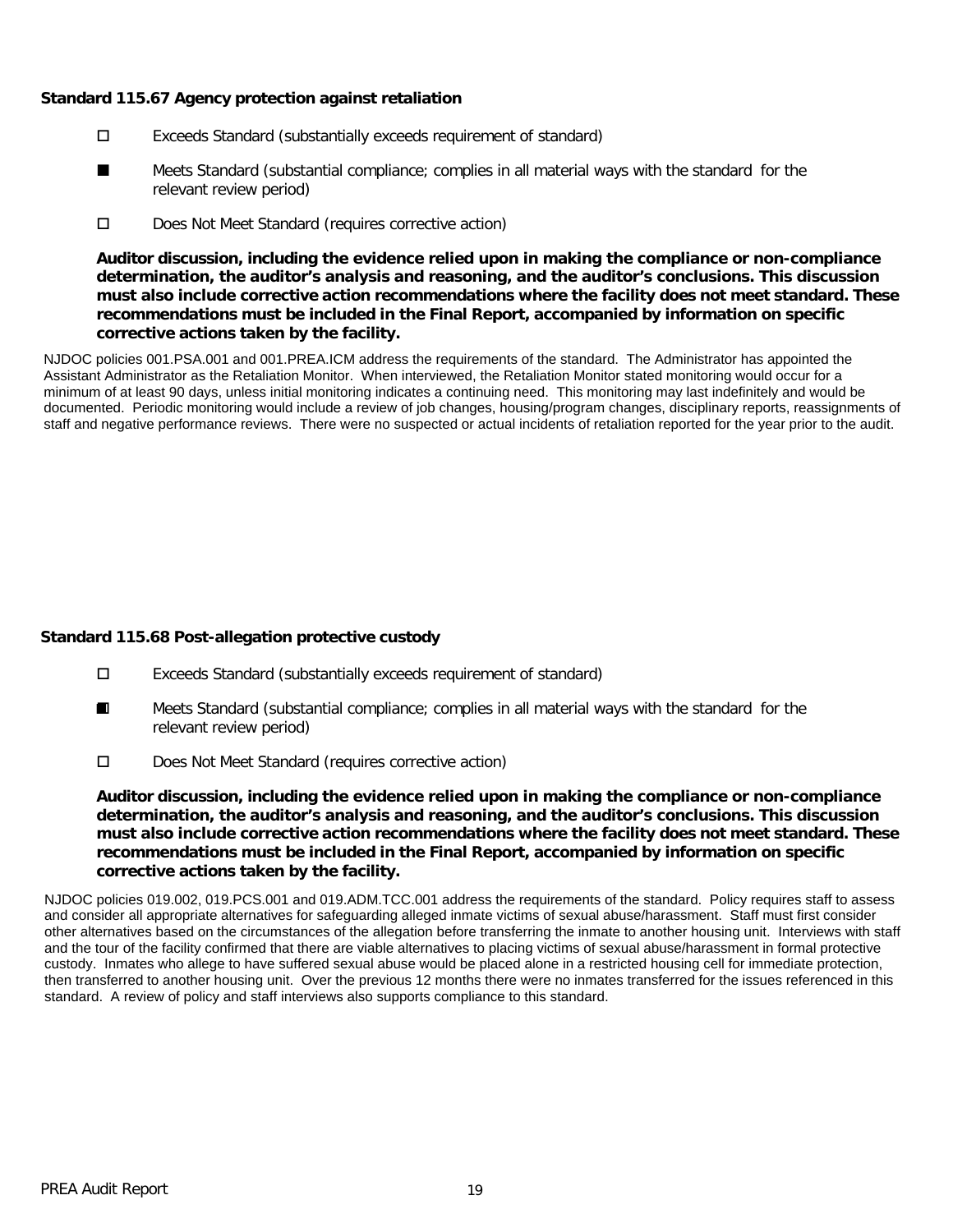### **Standard 115.71 Criminal and administrative agency investigations**

- Exceeds Standard (substantially exceeds requirement of standard)
- Meets Standard (substantial compliance; complies in all material ways with the standard for the relevant review period) ■
- D Does Not Meet Standard (requires corrective action)

**Auditor discussion, including the evidence relied upon in making the compliance or non-compliance determination, the auditor's analysis and reasoning, and the auditor's conclusions. This discussion must also include corrective action recommendations where the facility does not meet standard. These recommendations must be included in the Final Report, accompanied by information on specific corrective actions taken by the facility.**

NJDOC policies 006.011, 001.CSM.01, SID 035 and SID 014 address the requirements of the standard. The institution's Special Investigation Division (SID) conducts criminal and administrative investigations within the facility (local law enforcement may also be involved). Although there were six allegations of inmate on inmate sexual assault/harassment made over the previous 12 months, one resulted in a referral for criminal investigation. That case was open at the time of the audit. The credibility of an alleged victim, suspect or witness is assessed on an individual basis and is not determined by the person's status as inmate or staff. The agency does not require an inmate who alleges sexual abuse to submit to a polygraph examination or other truth-telling device or procedure as a condition for proceeding with the investigation of such an allegation. The review of six case files of inmates alleging sexual abuse/harassment revealed that all investigations were completed promptly and thoroughly. A review of policy, documentation and an interview with SID staff confirmed compliance to this standard.

# **Standard 115.72 Evidentiary standard for administrative investigations**

- Exceeds Standard (substantially exceeds requirement of standard)
- Meets Standard (substantial compliance; complies in all material ways with the standard for the relevant review period) ■
- Does Not Meet Standard (requires corrective action)

**Auditor discussion, including the evidence relied upon in making the compliance or non-compliance determination, the auditor's analysis and reasoning, and the auditor's conclusions. This discussion must also include corrective action recommendations where the facility does not meet standard. These recommendations must be included in the Final Report, accompanied by information on specific corrective actions taken by the facility.**

The NJDOC PowerPoint PREA training for SID addresses the requirements of the standard. The evidence standard is a "preponderance of the evidence" in determining whether allegations of sexual abuse or sexual harassment are substantiated. Investigators were aware of the evidence standard.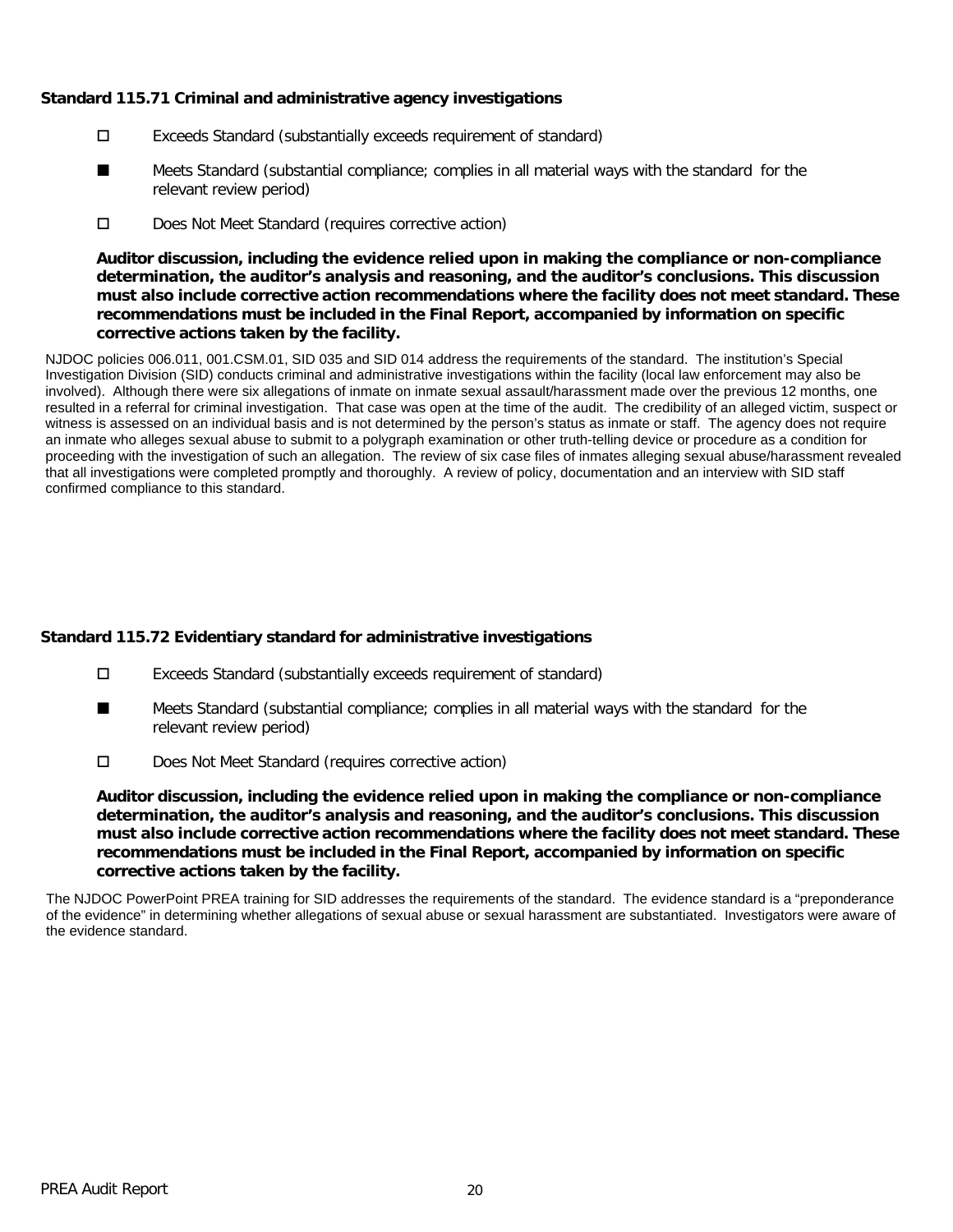### **Standard 115.73 Reporting to inmates**

- Exceeds Standard (substantially exceeds requirement of standard)
- Meets Standard (substantial compliance; complies in all material ways with the standard for the relevant review period) ■
- D Does Not Meet Standard (requires corrective action)

**Auditor discussion, including the evidence relied upon in making the compliance or non-compliance determination, the auditor's analysis and reasoning, and the auditor's conclusions. This discussion must also include corrective action recommendations where the facility does not meet standard. These recommendations must be included in the Final Report, accompanied by information on specific corrective actions taken by the facility.**

NJDOC policies 001.PREA.AC and 001.PREA.ICM address the requirements of the standard. The facility conducts criminal and administrative investigations. There were six allegations of inmate on inmate sexual abuse/harassment over the previous 12 months. A review of documentation confirmed that in all six instances, the inmate was informed in writing regarding the results of the investigation. When the allegation involves staff, the inmate would be informed if the staff member is no longer posted within their housing unit, is no longer employed at this facility, if the staff member was indicted on a charge related to sexual abuse within the facility or the agency learned that the staff member was convicted on a charge related to sexual abuse within the facility. A review of policy, documentation and an interview with SID staff confirmed compliance to this standard.

# **Standard 115.76 Disciplinary sanctions for staff**

- Exceeds Standard (substantially exceeds requirement of standard)
- Meets Standard (substantial compliance; complies in all material ways with the standard for the relevant review period) ■
- D Does Not Meet Standard (requires corrective action)

**Auditor discussion, including the evidence relied upon in making the compliance or non-compliance determination, the auditor's analysis and reasoning, and the auditor's conclusions. This discussion must also include corrective action recommendations where the facility does not meet standard. These recommendations must be included in the Final Report, accompanied by information on specific corrective actions taken by the facility.**

NJDOC Human Resources Bulletin 84-17 addresses the requirements of the standard. Staff are subject to disciplinary sanctions for violating agency sexual abuse or sexual harassment policies. There have been no confirmed cases of inmates engaging in sex with staff (one case of this nature was open at the time of the audit) in the past 12 months. The Collective Bargaining Agreements between the NJDOC and eight employee unions does not limit the agency's ability to remove alleged staff sexual abusers from contact with any inmate. All terminations for violations of agency sexual abuse or sexual harassment policies, or resignations by staff who would have been terminated if not for their resignation are reported to law enforcement agencies and to any relevant professional/certifying/licensing agencies by the NJDOC, unless the activity was clearly not criminal. Interviews with staff and a review of policy confirm compliance to this standard.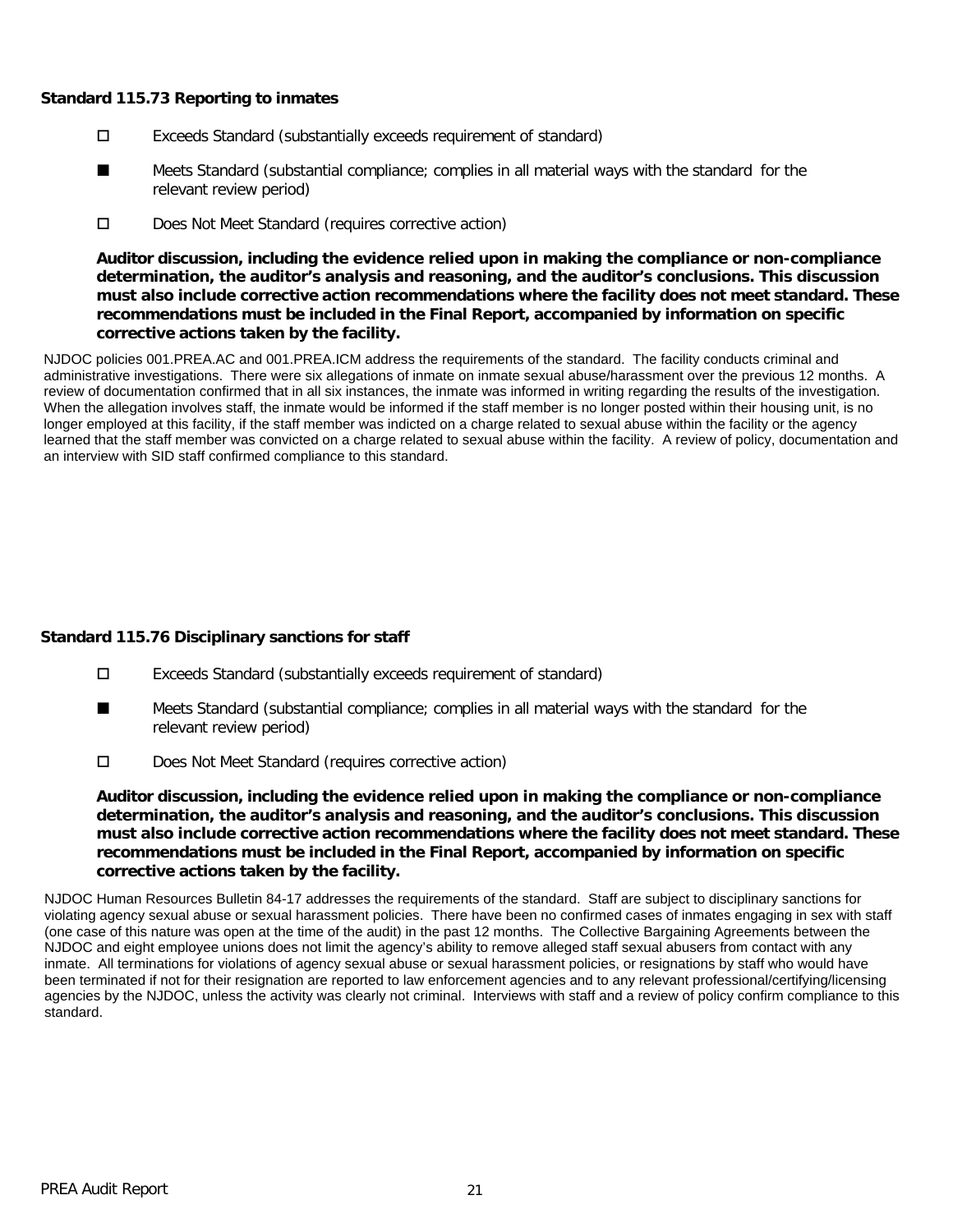### **Standard 115.77 Corrective action for contractors and volunteers**

- Exceeds Standard (substantially exceeds requirement of standard)
- Meets Standard (substantial compliance; complies in all material ways with the standard for the relevant review period) ■
- D Does Not Meet Standard (requires corrective action)

**Auditor discussion, including the evidence relied upon in making the compliance or non-compliance determination, the auditor's analysis and reasoning, and the auditor's conclusions. This discussion must also include corrective action recommendations where the facility does not meet standard. These recommendations must be included in the Final Report, accompanied by information on specific corrective actions taken by the facility.**

NJDOC policies 001.003, 001.VOL.001 and PREA Information for Contractors address the requirements of the standard. Any contractor or volunteer who engages in sexual abuse would be prohibited from contact with inmates and would be reported to law enforcement agencies and relevant professional/licensing/certifying bodies unless the activity was clearly not criminal in nature. In cases that were not criminal in nature, the facility would take appropriate remedial measures and consider whether to prohibit any further contact with inmates. During the previous year, there were no incidents where a contractor or volunteer was accused or found guilty of sexual abuse or sexual harassment at the EMFC.

# **Standard 115.78 Disciplinary sanctions for inmates**

- Exceeds Standard (substantially exceeds requirement of standard)
- Meets Standard (substantial compliance; complies in all material ways with the standard for the relevant review period) ■
- Does Not Meet Standard (requires corrective action)

**Auditor discussion, including the evidence relied upon in making the compliance or non-compliance determination, the auditor's analysis and reasoning, and the auditor's conclusions. This discussion must also include corrective action recommendations where the facility does not meet standard. These recommendations must be included in the Final Report, accompanied by information on specific corrective actions taken by the facility.**

NJDOC policies Handbook of Discipline for Inmates and NJAC 10A:4-1.3 cover the requirements of the standard. The inmate discipline program defines sexual assault of any person, involving non-consensual touching by force or threat of force as a very serious prohibited act. Consensual sex of any nature is prohibited and does not constitute sexual abuse. Sanctions are commensurate with the nature and circumstances of the abuse committed, the inmate's disciplinary history and the sanctions imposed for comparable offenses by other inmates with similar histories. Inmates are subject to disciplinary sanctions pursuant to the formal disciplinary process defined by the inmate discipline program. The EMCF does not discipline inmates who make an allegation in good faith, even if an investigation does not establish evidence sufficient to substantiate the allegation. Interviews with investigators and other staff and a review of policy confirmed compliance to this standard. The disciplinary process considers whether an inmate's mental disabilities or mental illness contributed to the inmate's behavior when determining what type of sanction, if any, should be imposed. If mental disabilities or mental illness is a factor, the facility considers the offer of therapy, counseling or other interventions designed to address and correct underlying reasons or motivations for the abuse. Staff interviews and a review of policy/documentation confirm compliance to this standard.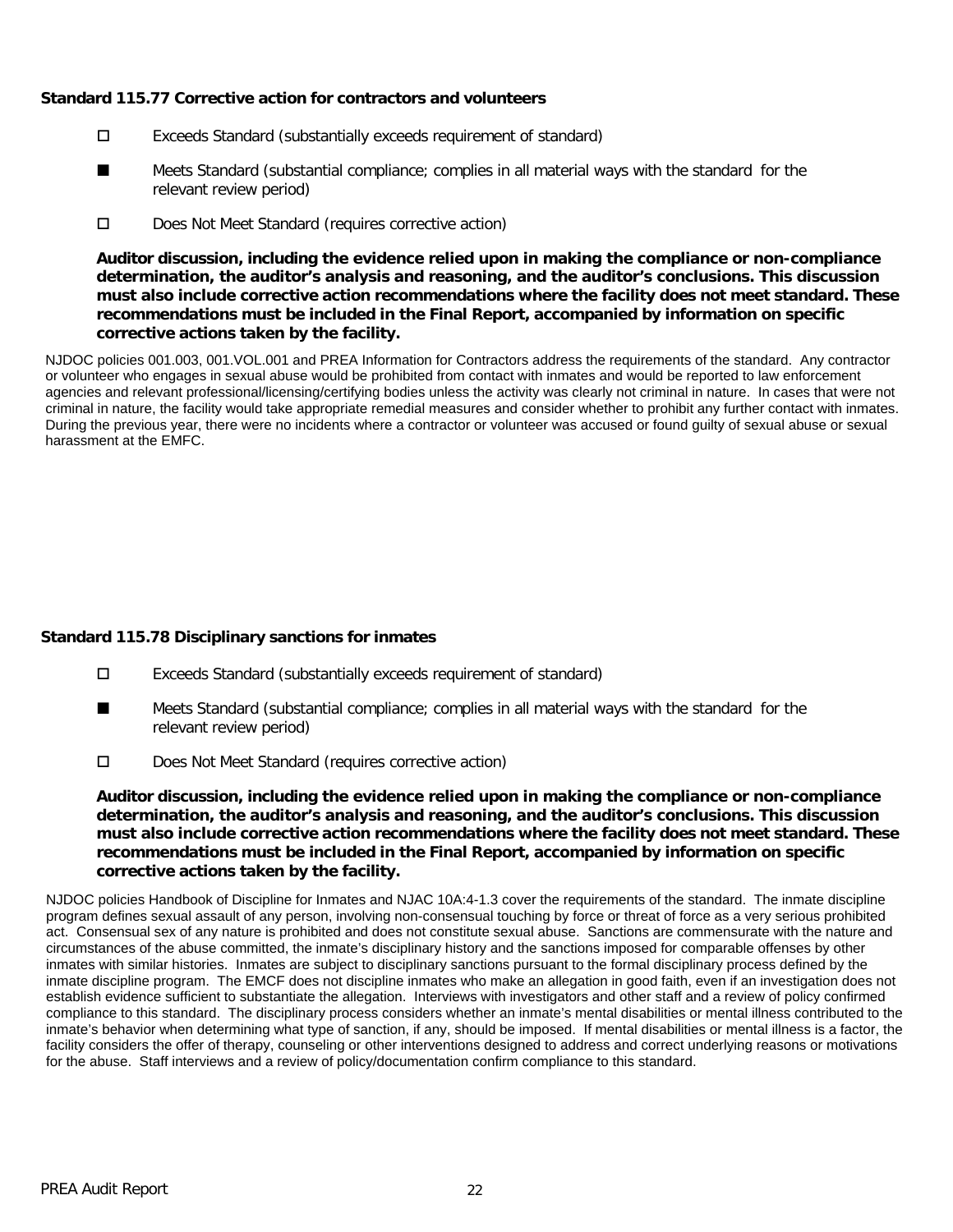### **Standard 115.81 Medical and mental health screenings; history of sexual abuse**

- Exceeds Standard (substantially exceeds requirement of standard)
- Meets Standard (substantial compliance; complies in all material ways with the standard for the relevant review period) ■
- D Does Not Meet Standard (requires corrective action)

**Auditor discussion, including the evidence relied upon in making the compliance or non-compliance determination, the auditor's analysis and reasoning, and the auditor's conclusions. This discussion must also include corrective action recommendations where the facility does not meet standard. These recommendations must be included in the Final Report, accompanied by information on specific corrective actions taken by the facility.**

NJDOC policy MED.MHS.001.002 addresses the requirements of the standard. Interviews with medical, mental health and specialized staff confirm the facility has a comprehensive system for collecting medical and mental health information and has the capacity to provide continued re-assessment and follow-up services. The review of completed medical and mental health forms confirmed that inmates who disclosed prior victimization during screening were offered a follow up meeting with medical or mental health staff. Treatment services are offered without financial cost to the inmate. As confirmed by observation and a review of intake processing documents, screening for prior sexual victimization in any setting is conducted by medical and social worker staff during in-processing procedures. In-processing procedures also screen for previous sexual assaultive behavior in an institutional setting or in the community. Staff ensure that the inmate is offered a follow-up meeting with a mental health practitioner. Information related to sexual victimization or abusiveness is limited to medical and mental health practitioners and other staff with a need-to-know for treatment plans, security, housing, work, program assignments and management decisions. Informed consents are obtained from inmates before reporting about prior sexual victimization that did not occur in an institutional setting, in accordance with state regulations. The facility does not house inmates under the age of 18.

# **Standard 115.82 Access to emergency medical and mental health services**

- Exceeds Standard (substantially exceeds requirement of standard)
- Meets Standard (substantial compliance; complies in all material ways with the standard for the relevant review period) ■
- Does Not Meet Standard (requires corrective action)

**Auditor discussion, including the evidence relied upon in making the compliance or non-compliance determination, the auditor's analysis and reasoning, and the auditor's conclusions. This discussion must also include corrective action recommendations where the facility does not meet standard. These recommendations must be included in the Final Report, accompanied by information on specific corrective actions taken by the facility.**

NJDOC policies MED EME.005, MHS.002.001 and MHS.002.010 address the requirements of the standard. The EMCF medical and mental health staff provide services in compliance to this standard. Inmate victims of sexual abuse receive timely, unimpeded access to emergency medical/mental health treatment and crisis intervention services within the facility or are transported to a health care facility in the community when health care needs exceed the level of care provided at the facility. Victim advocacy is offered through a community provider or trained staff members. There is no financial cost to the inmate for any sexual abuse/harassment treatment for medical, mental health care or advocacy service, regardless of whether the victim names the abuser of cooperates with the incident investigation. Inmate victims of sexual abuse while incarcerated are offered information about and timely access to information on sexually transmitted infection prophylaxis in accordance with professionally accepted standards of care, where medically appropriate. Follow up mental health and medical services would be provided at the EMCF. Within the last year, there were two inmates requiring a SANE exam and the activation of a SART. Staff interviews and a review of policy/documentation confirm compliance to this standard.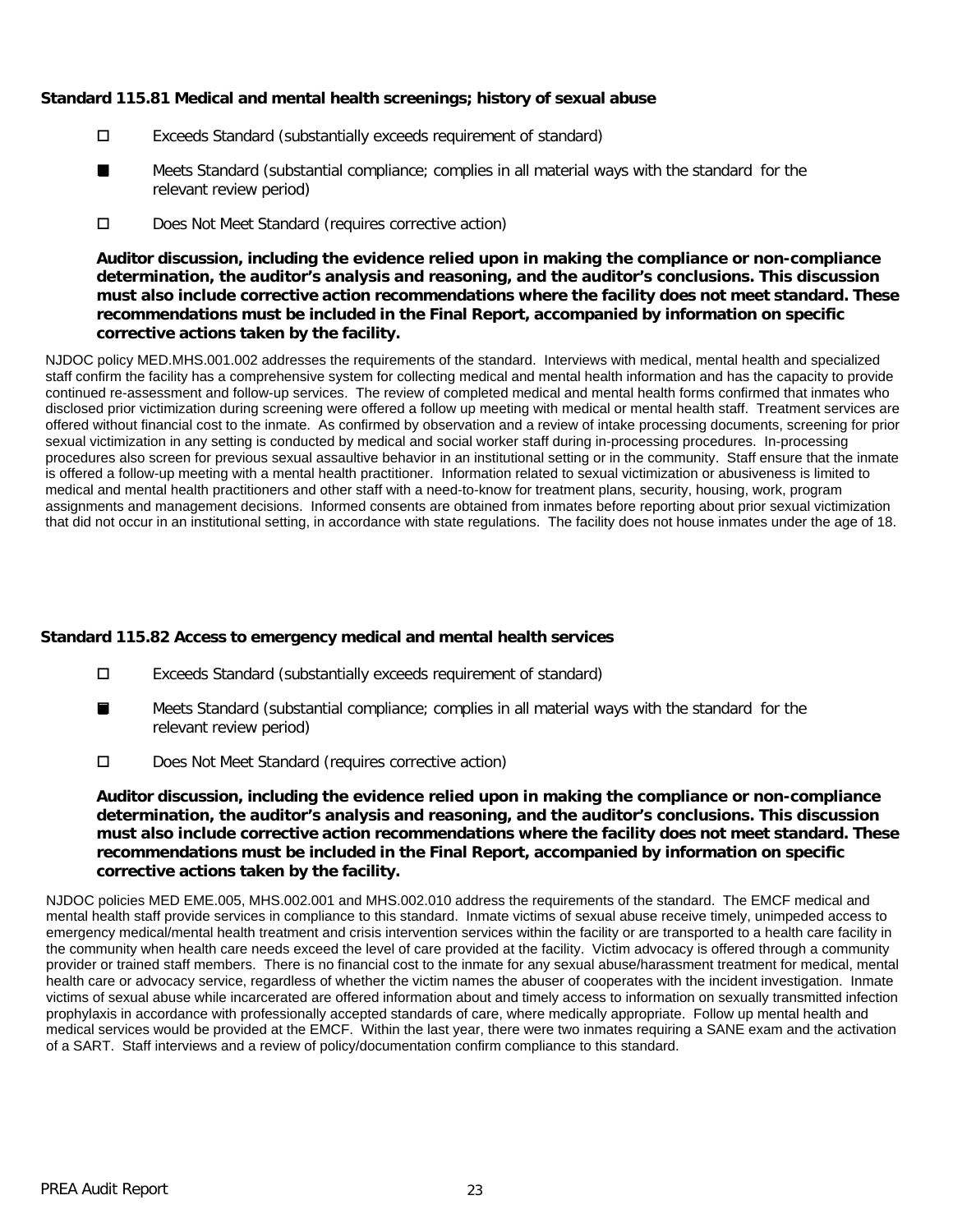#### **Standard 115.83 Ongoing medical and mental health care for sexual abuse victims and abusers**

- Exceeds Standard (substantially exceeds requirement of standard)
- Meets Standard (substantial compliance; complies in all material ways with the standard for the relevant review period) ■
- D Does Not Meet Standard (requires corrective action)

**Auditor discussion, including the evidence relied upon in making the compliance or non-compliance determination, the auditor's analysis and reasoning, and the auditor's conclusions. This discussion must also include corrective action recommendations where the facility does not meet standard. These recommendations must be included in the Final Report, accompanied by information on specific corrective actions taken by the facility.**

NJDOC policy MED.MHS.002.010 addresses the requirements of the standard. As confirmed by the review of policy and documentation, the facility offers medical and mental health evaluation and as appropriate, treatment to all inmates who have been victimized by sexual abuse in any prison, jail, lockup or juvenile facility. The evaluation and treatment of such victims includes follow-up services. The facility would arrange for referrals for continued care following their transfer to, or placement in, other facilities, or after their release from custody. The facility has a fully staffed medical and mental health department and offers sexual abuse/harassment victims with medical and mental health services consistent with the standard of care available in the community. Offenders, if abused while incarcerated, would be offered testing for sexually transmitted infections as medically appropriate. Treatment services are provided to the victim without financial cost and regardless of whether the victim names the abuser or cooperates with any investigation arising out of the incident. Mental health evaluations are conducted on all known inmate-on-inmate abusers within 30 days of learning of such abuse history. When appropriate, treatment is offered by mental health practitioners. The facility does not house male or youthful inmates. Interviews with staff also confirm compliance to this standard.

# **Standard 115.86 Sexual abuse incident reviews**

- Exceeds Standard (substantially exceeds requirement of standard)
- Meets Standard (substantial compliance; complies in all material ways with the standard for the relevant review period) ■
- Does Not Meet Standard (requires corrective action)

**Auditor discussion, including the evidence relied upon in making the compliance or non-compliance determination, the auditor's analysis and reasoning, and the auditor's conclusions. This discussion must also include corrective action recommendations where the facility does not meet standard. These recommendations must be included in the Final Report, accompanied by information on specific corrective actions taken by the facility.**

NJDOC policies 001.005 and 001.PREA.001 address the requirements of the standard. Administrative and/or criminal investigations are completed on all allegations of sexual abuse/sexual harassment. The SID investigators conduct all investigations and may request assistance from local law enforcement officials. An interview with the SID investigator confirmed that he was knowledgeable concerning the requirements of the program and that he would provide information to the incident review team. The EMCF conducts a sexual abuse incident review at the conclusion of every sexual abuse investigation, unless the allegation was determined to be unfounded. The review team consists of executive level staff assigned by the Administrator. Based on interviews with members of the incident review team, the review is conducted within 30 days of the conclusion of the investigation and consideration is given as to whether the incident was motivated by race, ethnicity, gender identity, status or gang affiliation. The team also makes a determination as to whether additional monitoring technology should be added to enhance staff supervision. The facility implements the recommendations for improvement or documents its reasons for not doing so. All required reviews were completed in a timely manner. The Assistant Administrator was interviewed and confirmed compliance to this standard.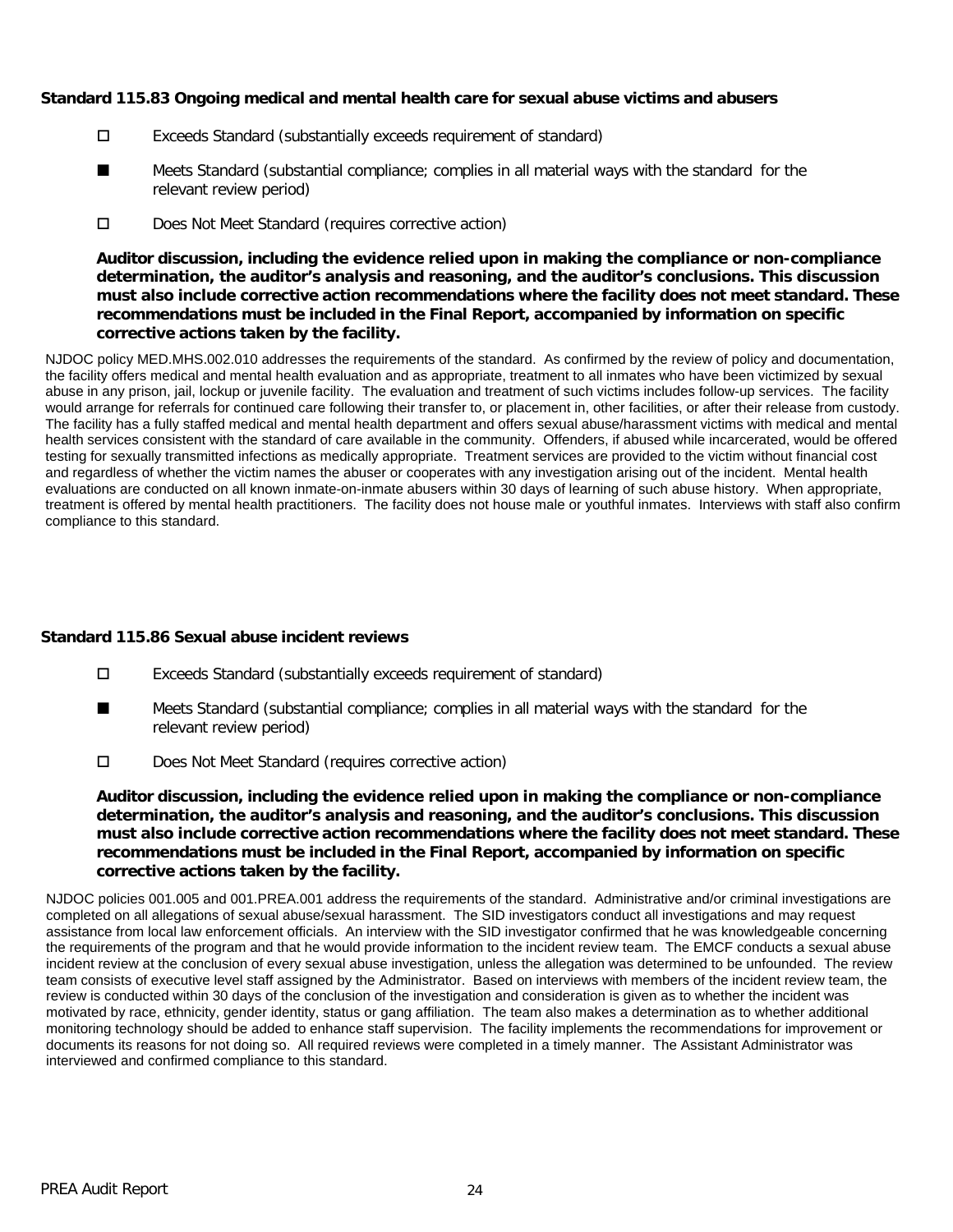#### **Standard 115.87 Data collection**

- Exceeds Standard (substantially exceeds requirement of standard)
- Meets Standard (substantial compliance; complies in all material ways with the standard for the relevant review period) ■
- D Does Not Meet Standard (requires corrective action)

**Auditor discussion, including the evidence relied upon in making the compliance or non-compliance determination, the auditor's analysis and reasoning, and the auditor's conclusions. This discussion must also include corrective action recommendations where the facility does not meet standard. These recommendations must be included in the Final Report, accompanied by information on specific corrective actions taken by the facility.**

NJDOC policy 001.005 addresses the requirements of the standard. As confirmed by staff interviews and a review of documents, the EMCF collects accurate, uniform data for every allegation of sexual abuse/sexual harassment by using a standardized instrument. The agency tracks information concerning sexual abuse using data from facility's SID staff and the NJDOC's computerized data management program. The data collected includes the information necessary to answer all questions from the most recent version of the Survey of Sexual Violence, conducted by the Department of Justice. The agency aggregates and reviews all data annually. Upon request, the agency would provide all such data from the previous calendar year to the Department of Justice no later than June 30.

# **Standard 115.88 Data review for corrective action**

- Exceeds Standard (substantially exceeds requirement of standard)
- Meets Standard (substantial compliance; complies in all material ways with the standard for the relevant review period) ■
- D Does Not Meet Standard (requires corrective action)

**Auditor discussion, including the evidence relied upon in making the compliance or non-compliance determination, the auditor's analysis and reasoning, and the auditor's conclusions. This discussion must also include corrective action recommendations where the facility does not meet standard. These recommendations must be included in the Final Report, accompanied by information on specific corrective actions taken by the facility.**

NJDOC policy 001.005 addresses the requirements of the standard. The agency and the EMCF review and assess all sexual abuse/sexual harassment data at least annually to improve the effectiveness of its sexual abuse prevention, detection and response policies, to identify any trends, issues or problematic areas and to take corrective action if needed. The PREA Manager forwards data to the PREA Coordinator for analysis and further processing. An annual report is prepared and placed on the NJDOC website. The auditor reviewed the annual report data.